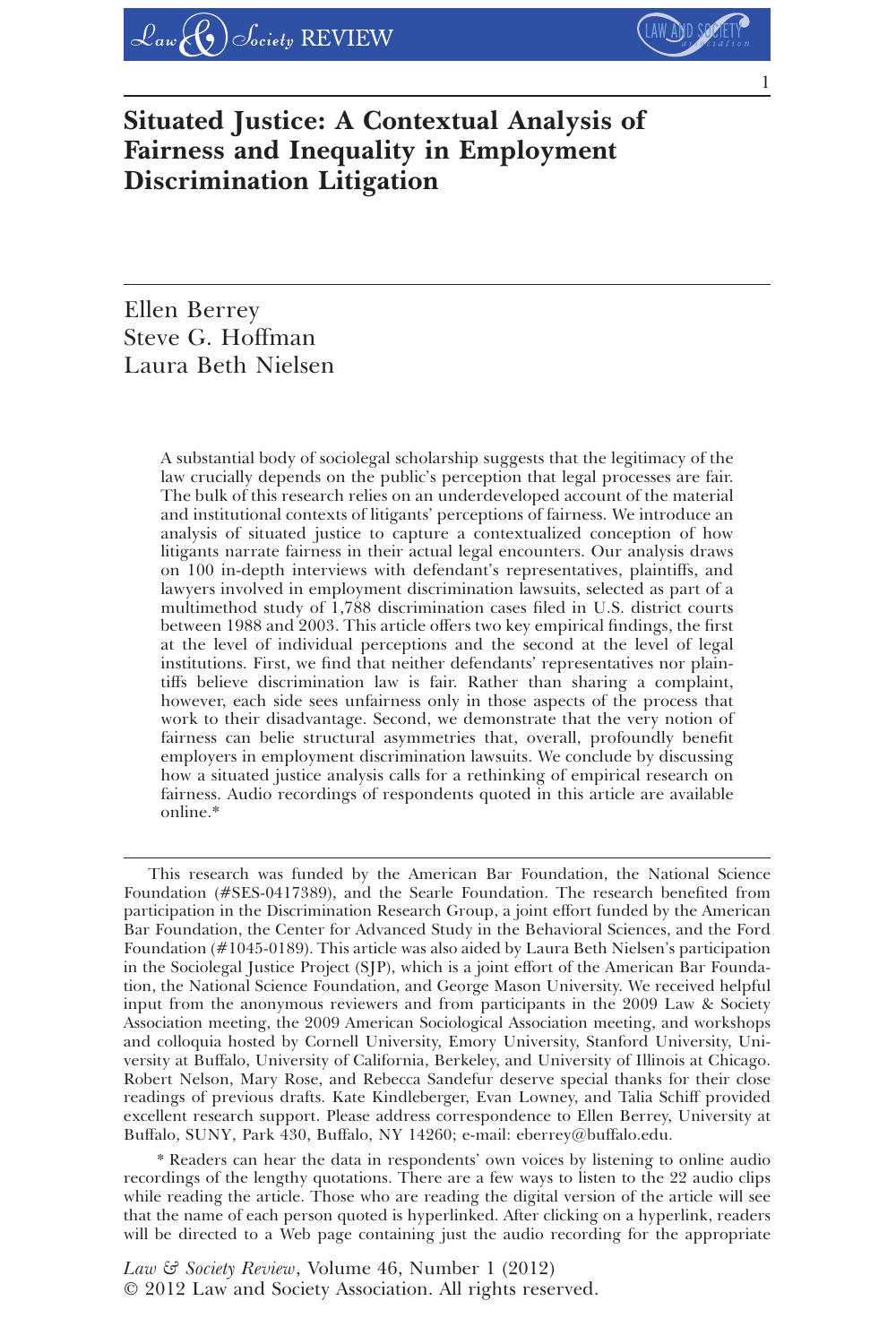

#### **Situated Justice**

You know what? If you want to sue me, sue me. Lots of people have sued me. You won't be the first, and you probably won't be the last. But there's some things you need to understand. You need to understand that I have a job and I get paid every day. And your lawsuit is just a job to me. Do I want to win? I want to win everything I do. I am a type A, competitive person. But if I don't win, my world doesn't stop. And I still get paid.

[—Harold Ward,](http://www.americanbarfoundation.org/media/Quote1HaroldWard.mp3) company representative, recounting his advice to fired employees who say they might file a discrimination lawsuit.

 $\mathbf{F}_{\text{airness}}$  is central to American law. Considerable empirical research has shown that law's legitimacy crucially depends on the perception that its processes are fair (Lind & Tyler 1988; Tyler 1990). Fairness is the stated goal of civil rights enforcement agencies. It is recognized as the primary governing principle in litigation (Newman 1985). It underlies political theorists' ideas about the institutionalization of justice in a constitutional democracy (Rawls 1999 [1971]). Yet, the bulk of the research on legal justice has left us with an insufficient account of fairness.

Sociolegal studies of fairness currently are dominated by the social psychology of *procedural justice*, or the perceived fairness of the legal process (e.g., Greenberg 1987; Lind & Tyler 1988; Naumann & Bennett 2000). This approach has produced elegant causal arguments, such as the proposition that legal process is more important to litigants' sense of justice than is substantive outcome. However, these studies typically rely on a strikingly narrow conception of fairness. As Max Weber (1949: 80) notes, explanations that formulate causal laws about cultural phenomena should not be the end of analysis, but the beginning:

An "objective" analysis of cultural events . . . is meaningless. . . . Firstly, because the knowledge of social laws is not knowledge of social reality but is rather one of the various aids used by our minds for attaining this end; secondly, because knowledge of *cultural events* is inconceivable except on a basis of the significance which the concrete constellations of reality have for us in certain *individual* concrete situations. . . . All knowledge of cultural reality, as may be seen, is always knowledge from *particular points of view* [italics in original].

quotation. The other option is for readers to open the article on their computer or to print it out and open the article web page simultaneously (www.americanbarfoundation.org/ research/Civil Rights in their Own Voices0.html). When these readers reach a lengthy quotation in the article, they can play the recording on the Web page that corresponds to the speaker's name. The recordings are listed on the Web page in the order in which they appear in the article.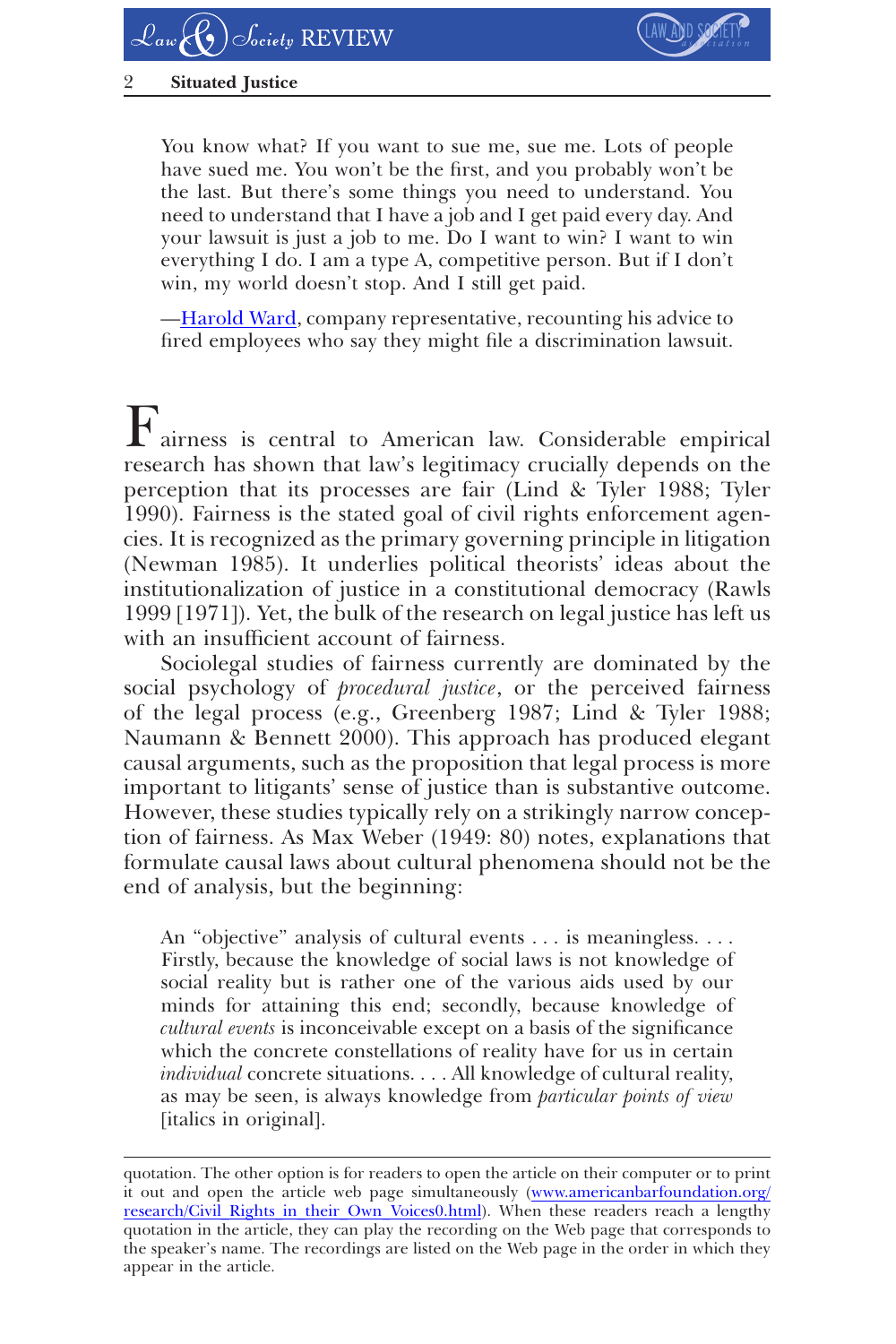Weber called on social scientists to produce interpretive understandings of cultural phenomena in context in order to counter the "overreaching tendency of a formal-juristic outlook" (1949: 82). Our study is inspired by Weber's insights and follows a longstanding tradition of sociolegal research that has shown how perceptions of legality are rooted in concrete situations.

There are two key limitations to the design of a typical procedural justice study, in which researchers ask respondents to respond to brief or hypothetical encounters with the law. First, this approach may oversimplify or, worse, sanitize the conditions in which legal disputes occur. Second, by focusing on only one side of a legal encounter, these studies miss how actual litigation involves sense making within an adversarial context. These limitations leave important questions unanswered: How do people assess fairness after they have had sustained encounters with legal institutions? What is the relationship between these assessments and power, domination, and structural bias within the legal system?

To address these questions, we introduce an analysis of *situated justice*, which focuses on how people's accounts of fairness are bound up in the institutions and structural advantages and disadvantages they encounter in actual legal disputes. This approach emphasizes how litigants' construction of fairness is relational, particularly in terms of an adversarial orientation to the opposing party but also in terms of the resources and accumulated experiences that litigants bring with them. Rather than using experiments to abstract respondents' ideals of fairness from their lived experience, a situated justice analysis reconnects litigants' narrative accounts of fairness to the material and symbolic struggles and structural inequalities that characterize litigation. This approach also turns a critical eye toward the very notion of fairness.

The purpose of this article is to introduce, develop, and apply a situated justice analysis that builds on the insights of procedural justice yet remains sensitive to institutional inequalities within real legal cases. Our analysis draws on 100 in-depth interviews with defendant's representatives, plaintiffs, and their lawyers involved in employment discrimination lawsuits, selected as part of a multimethod study of 1,788 discrimination cases filed in U.S. federal courts between 1988 and 2003 (Nielsen, Nelson, & Lancaster 2010). We treat both defendants' representatives' and plaintiffs' accounts of fairness in litigation as multilayered narratives formed through multiple encounters with the law (even if just in the course of a single case) and situated within their respective social locations and resources for navigating the legal system.

In addition to developing a situated justice analysis, this article emphasizes two key empirical findings. The first relates to the level of individual perceptions of fairness. We show that one of the few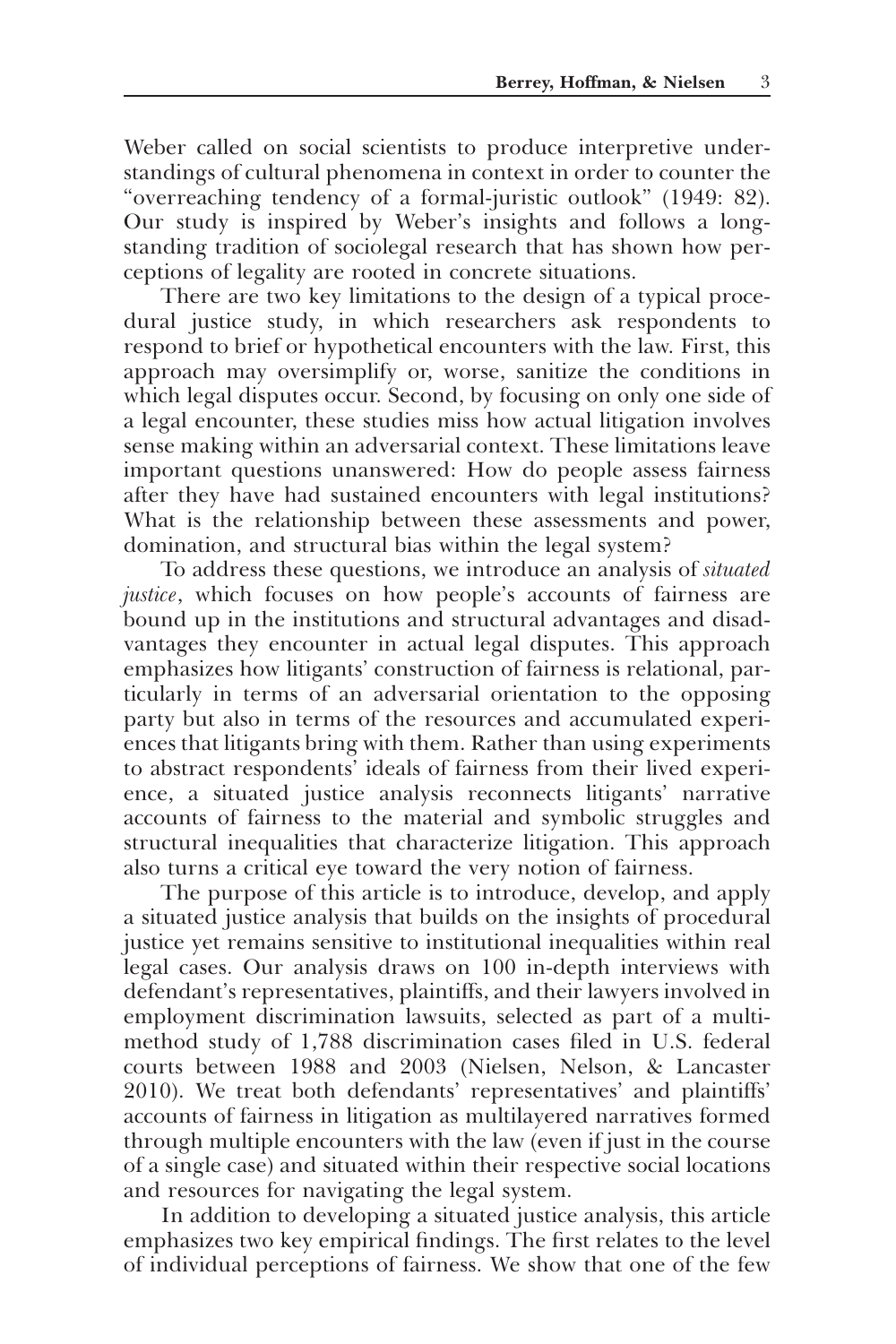topics that defendants' representatives and plaintiffs agree upon is that discrimination litigation is exceedingly unfair. Neither side leaves the litigation process confident in the ability of law to serve justice. However, rather than possessing a shared complaint about the unfairness of employment discrimination litigation, each side sees unfairness in those aspects of the process that are to their own disadvantage. Defendants' representatives tend to focus on the process of entering litigation. They claim that employers are "held hostage" to meritless cases, and they blame plaintiffs' problematic personalities and lack of legal expertise for preventing efficient resolutions. Plaintiffs, in contrast, focus on the processes related to staying in litigation and resolving cases. They see unfairness in the institutional barriers they faced in securing competent legal assistance, the devastating toll of litigation on their financial and emotional well-being, and the lack of a clear resolution to their original workplace grievance.

Our point here is that the perception of fairness is relational when litigants discuss the actual contexts of legal encounters. Although both sides claim to value the abstract ideal of fairness for all, they only talk about the fairness of the parts of the process that advantage their opposition and disadvantage themselves. To follow Weber, "cultural reality . . . is always knowledge from *particular points of view*" (1949: 80) [italics in original]. From a situated perspective, what each side wants in a fair legal system is not an unbiased process (as the procedural justice literature suggests) but one that benefits their own side.

Our second key finding concerns legal fairness at an institutional level. We find that the very concept of fairness, by implying an equivalency across the adversarial dispute, can exacerbate fundamental inequalities within the litigation system. Each side selectively frames the notion of fairness in ways that reinforce its goals in litigation, with different implications. Defendants' representatives' interpretation of fairness points to unreasonable individual claimants as the problem. This interpretation obscures the employers' disproportionate resources, power, and control in litigation, such as the inherent job security of defendants' representatives, as described by Harold Ward in the opening quotation. Even plaintiffs' understanding of fairness can play a pernicious role. Plaintiffs tend to recognize their structural disadvantages relative to defendants. However, their hope that the legal system will deliver fairness can prime them to enter and stay in litigation even when most have a slim chance of achieving what they would consider a victory.

In this way, the ideal of fairness can reinforce the myth that lawsuits are a real dispute concerning the substantive claims of two roughly equivalent parties. It suggests that a level playing field somehow is possible. However, in an adversarial legal system in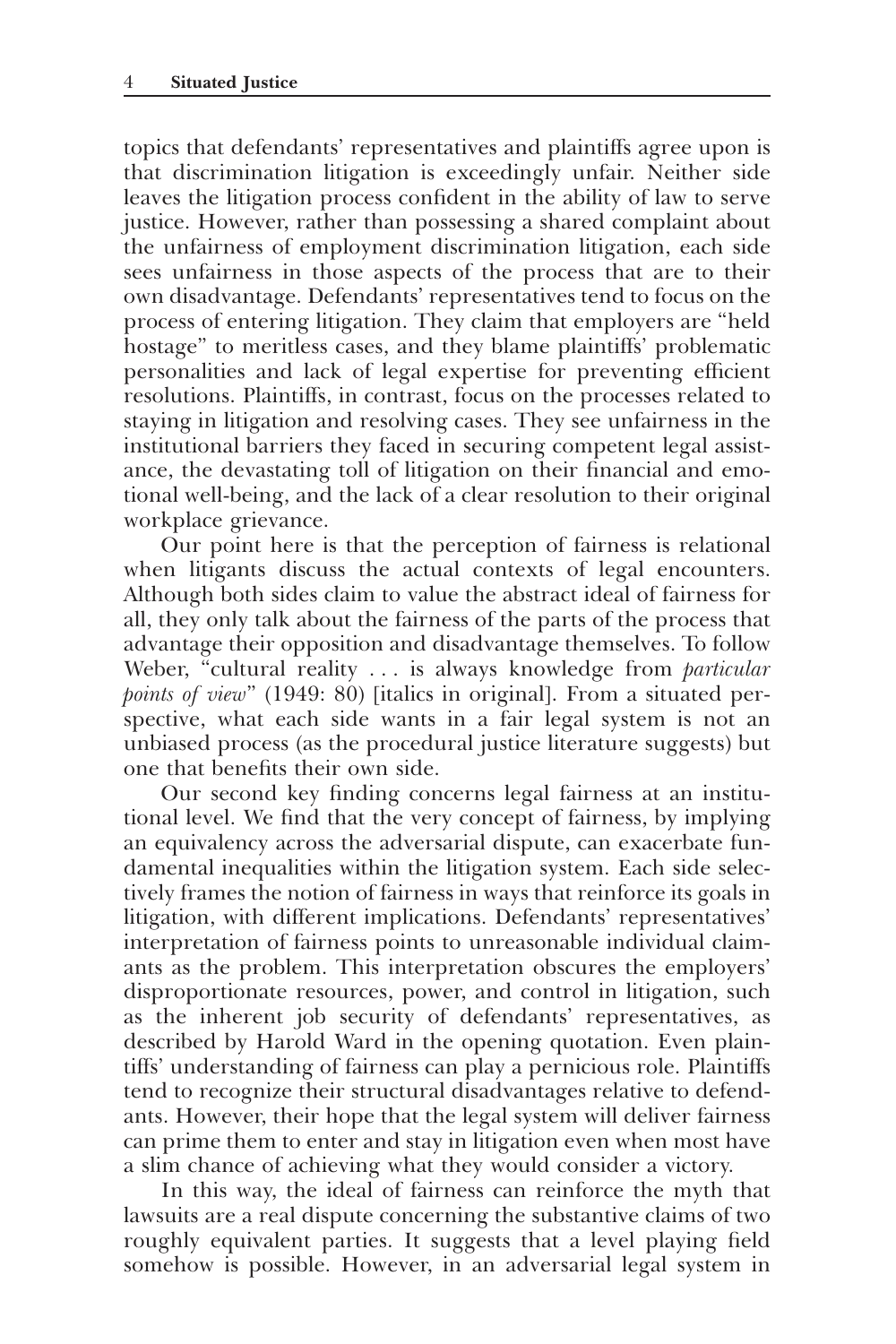which employers enjoy tremendous structural advantages, the cultural ideal of fairness can mask those advantages while reinforcing the disproportionate burden borne by plaintiffs.

A situated justice analysis provides a more empirically accurate account of litigants' views of fairness. It questions several assumptions of procedural justice research, such as the assumption that fairness can be treated uncritically as an ideological construct. Situated justice analysis also contributes to a more robust theoretical understanding of inequality in litigation by demonstrating the role of cultural ideas in constituting and reproducing structural advantage (Bourdieu 1984). We follow Galanter (1974), who shows that seemingly neutral legal rules have structural features that result in inequality. Likewise, the seemingly neutral cultural frame of "fairness" can perpetuate the inequities of litigation by rendering those inequities invisible. The often-evoked notion of fairness implies that each side's grievances are played out on a level playing field, yet the playing field of employment discrimination litigation imposes significantly different burdens upon each side. For defendants' representatives in our study, these burdens are managerialized and made into routine operating costs. For the individual plaintiffs, these burdens often are personally and professionally crushing.

# **How People Assess Legal Fairness: Toward an Analysis of Situated Justice**

The study of procedural justice has produced valuable insights into the importance of the perception of fairness. Scholars find that subjects often express greater concern for a fair process than for the substantive outcome of a legal encounter (e.g., Lind et al. 1993). Absent a fair process, respondents view legal outcomes as suspect (Lind & Tyler 1988; Tyler 1990) and lose confidence in the ability of legal institutions to resolve future grievances (Tyler 1984, 1990). These findings have serious implications for the legitimacy of the law and future legal behavior. Without trust in legal institutions, citizens may be less likely to abide by the law in the future.

The problem is that these findings commonly rest on an analytically thin conceptualization of fairness. This shortcoming is a consequence of researchers' analytic and methodological choices. Despite Lind and Tyler's recognition that there are "situationally based differences in the meaning of procedural justice" (1988: 110), much of the research that has followed their lead is based on discrete and hypothetical encounters with law and legal authorities like the police (for notable exceptions, see Lind et al. 1990; Tyler 1989). Results capture research participants' feelings about fairness abstractly and are elicited through either forced-choice surveys and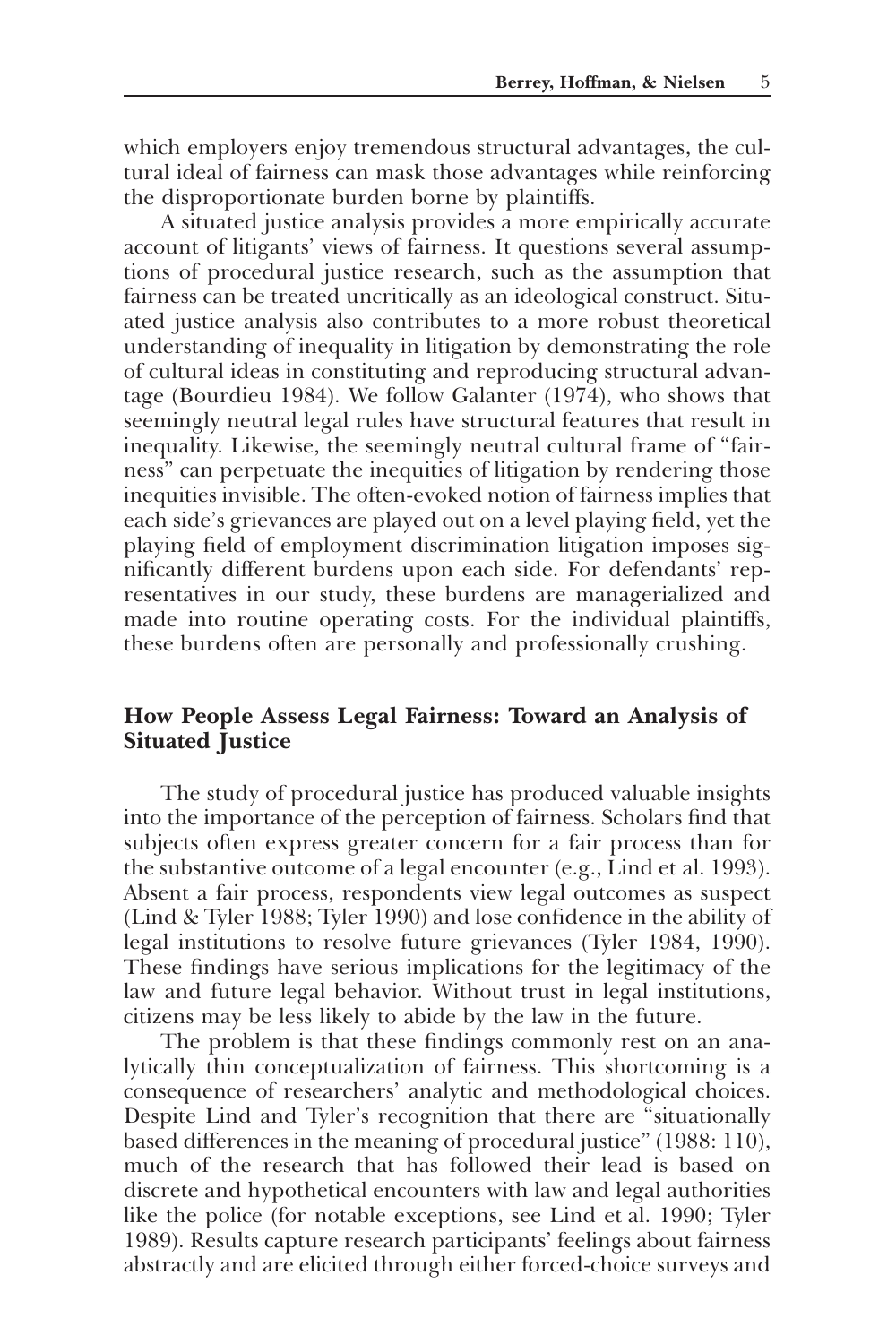interview protocols (Tyler 1990) or social psychological experiments that use vignettes and simulated conflict (e.g., Collie et al. 2002; see also MacCoun 2005).

The limitations of these empirical strategies are well documented elsewhere (Festinger & Carlsmith 1959; Prasad et al. 2009). Suffice it to say, much of the procedural justice research assumes that it is the analyst's job to distill the "objective" from the "subjective," "thought" from "action," and "process" from "outcome," regardless of whether these distinctions have any relationship to how actual litigants describe their legal experiences. This has resulted in formulaic psychological models largely divorced from the real-world social contexts of legal encounters.<sup>1</sup> Although early procedural justice research called for attention to the interaction between expectation and experience (Folger 1984; Thibaut & Walker 1978), we still know strikingly little about how people evaluate fairness after more sustained involvements with the legal system.

Ewick and Silbey (1998) observed that social psychological conceptions of fairness, when presented this way, can appear timeless and universal. This conceptualization not only tends to ignore social and cultural variation, but also is strikingly one-dimensional. That is, a timeless and universalistic view of fairness is merely one dimension within which citizens discuss justice. They also talk about justice within the specificities of their varying, often divergent experiences. To say this a bit differently, we should not rely on a thin operationalization of fairness if we believe that this key concept is culturally thick (e.g., Walzer 1983).

## **Situated Justice**

A situated justice approach directs attention to how people's sense of fairness is formed through their particular experiences within the legal system and in relation to the litigants' embeddedness in institutional contexts. Situated justice researchers take structural constraints seriously while also recognizing that individuals navigate structures based on their legal consciousness (even as structures shape legal consciousness). These constraints can include the opportunities and normative categories that the law establishes; the roles of professionals like judges and lawyers; and material, social, and cultural resources such as well-worn organizational rou-

<sup>&</sup>lt;sup>1</sup> Other critics argue that procedural justice research can lend itself to "Machiavellian" manipulation (Sarat 1993) or is at least a "double-edged sword" (MacCoun 2005). The concern is that sophisticated parties and the state could direct legal processes in ways that satisfy participants' procedural preferences without concern for substantive justice (Sarat 1993).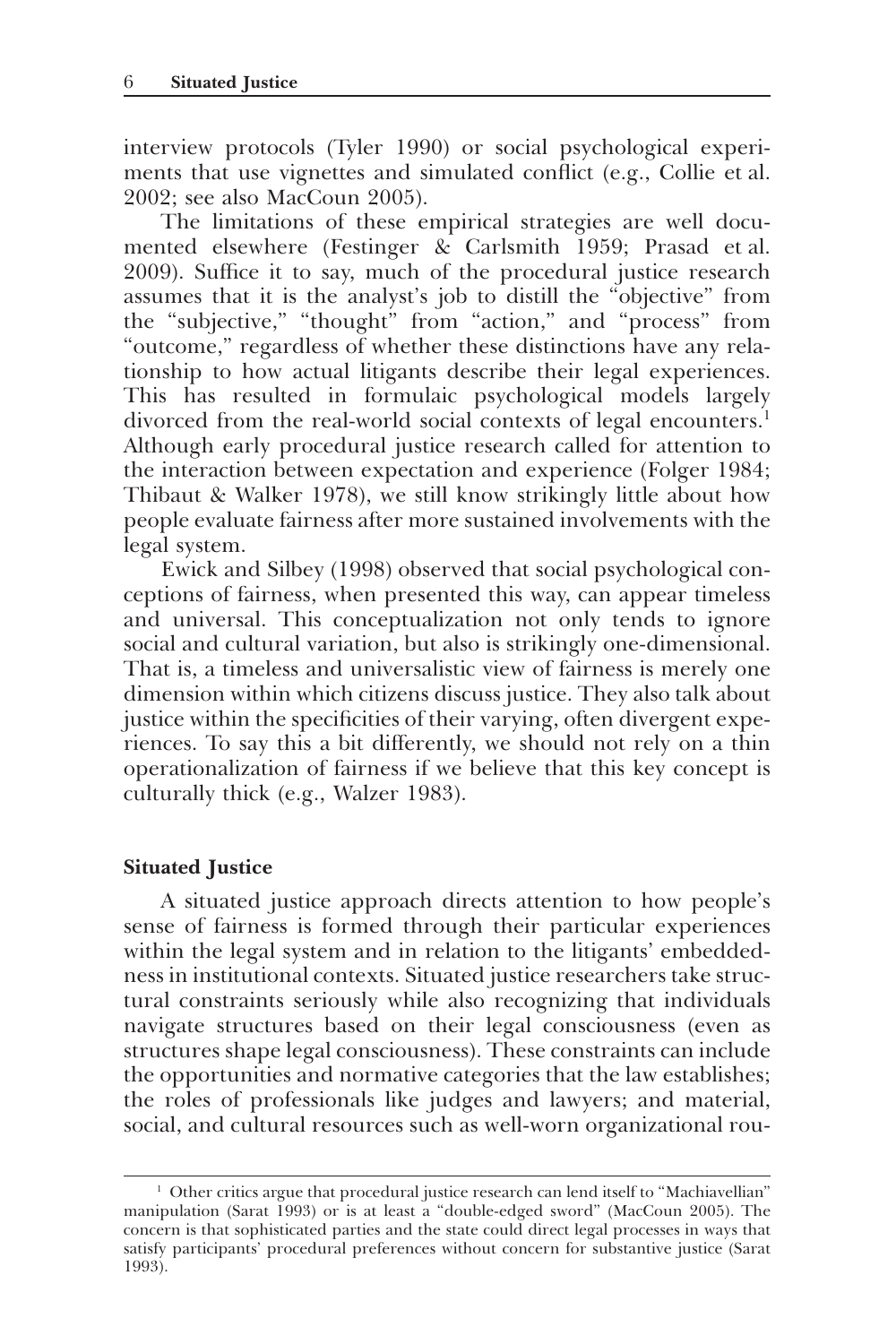tines for managing disputes. To develop a situated justice framework, then, we draw from legal consciousness and cultural sociology to analyze internal schema in their social contexts and from dispute processing to analyze the constraints of legal structures.

As both the literature on legal consciousness and cultural sociology demonstrate, the ways in which people construct cultural categories are inseparable from the conditions of possibility within their legal, social, economic, and institutional environments. Law is not just a formulaic code of conduct. It also is an ever-evolving set of schemata that exists in the minds of individuals. Legal consciousness is influenced by perception, sensation, memory, and other psychological processes that scholars of procedural justice and other social psychologists of law have attended to (e.g., Fiske 1998). Legal consciousness is shaped by people's social locations; life stages; and the knowledge, interpretative frameworks, and resources at their disposal (Ewick & Silbey 1998; Marshall 2008; Nielsen 2000). Importantly, a person's legal schema is contingent on the specific contexts in which he or she engages law (or avoids it)—which includes the legal environment as well as the structure of markets (Larson 2004), the workplace (Hirsch & Lyons 2010), and the government's legal categories and classifications (Abrego 2011)—with consequences for everyday behavior (Gonzales 2011). Likewise, people's interpretations of law become closely tied to feelings and emotions and are imbricated in relations of power, domination, and legal hegemony (ibid; Silbey 2005).

People's understandings of law and expectations of fairness profoundly shape their legal engagement. For example, potential plaintiffs' decisions to turn to the law (or not) and to continue to pursue justice (or not) require that they know they have been, or could be, harmed (Felstiner et al. 1980; Major et al. 2002). Even when they lack this knowledge, people are reluctant to make a claim because they have insufficient access to lawyers (Curran 1977), do not want to be classified as a victim (Bumiller 1987), or doubt whether they deserve legal protections (Kirkland 2008). Thus, the basic decision to make a claim turns on whether someone even recognizes the law as a viable option. Furthermore, after individuals turn to the law they often find their disputes transformed by lawyers (Sarat & Felstiner 1995) and the courts in ways they find unsatisfying (Merry 1990).

These insights into legal consciousness point to the necessity that we examine people's perceptions of fairness within the institutional constraints and power dynamics that form and re-form them. Fairness is never immutable, universal, or transcendent. Thus, our approach begins with the interpretive assumption that people "build up" the meanings of their legal encounters through both mundane and extraordinary interactions (Blumer 1962). This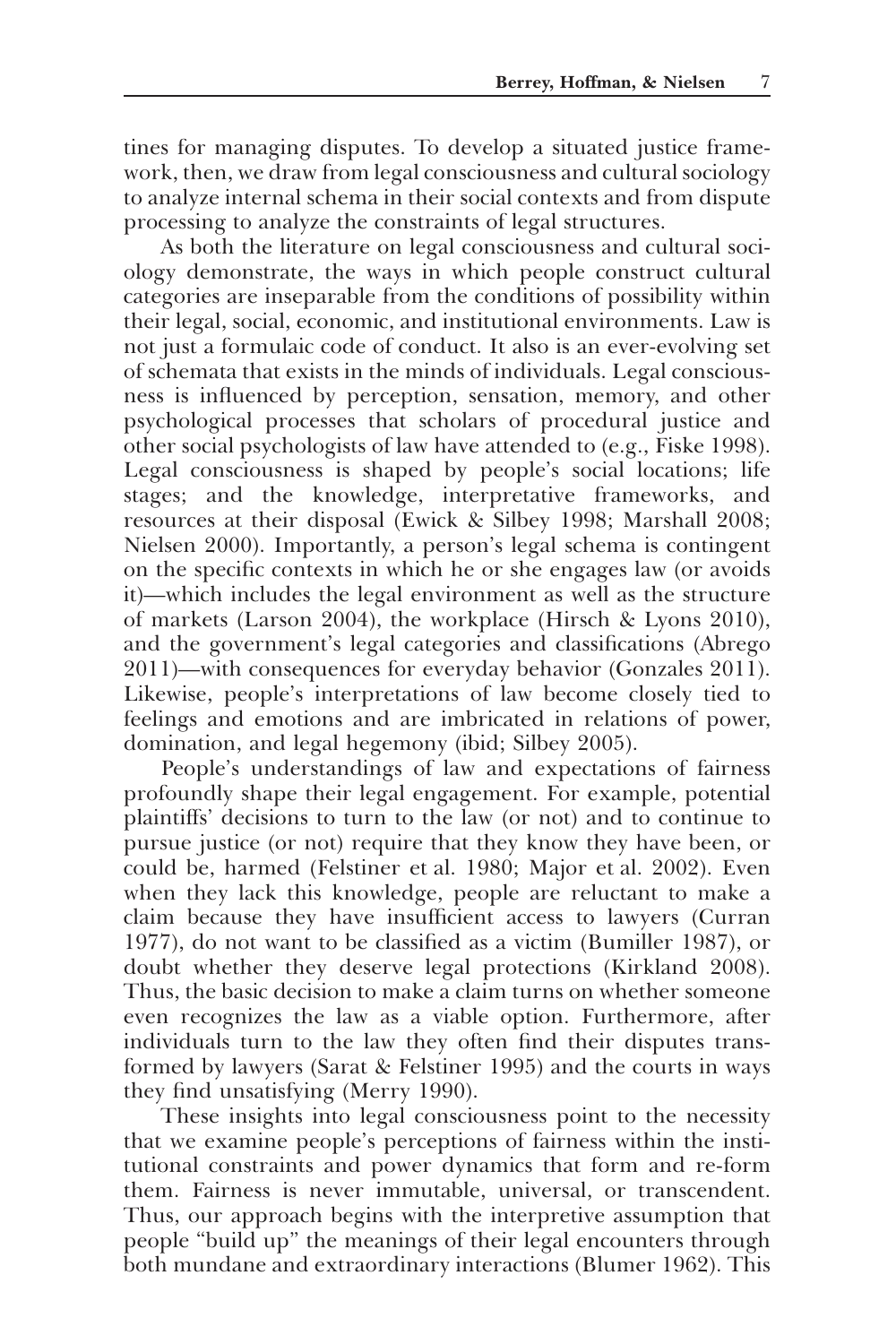sense making typically occurs between litigants and formal legal authorities, legal procedures, the mass media, and other key institutions, such as law school for lawyers.

We also draw upon dispute processing research, which has placed an even greater emphasis on structural context. As Galanter (1974) argues, institutional features of the legal system may appear neutral but actually favor parties with more resources and experience. Empirical research in this area has shown how these structural features produce tangible material advantages for affluent defendants and corporate litigants (Grossman et al. 1999; Hirsh 2008). For example, courts commonly treat employers' diversity policies as indicators of employers' legal compliance, regardless of the policies' efficacy (Edelman 2005).

Similarly, our situated justice approach suggests that legal categories, frameworks, and cultural constructs are not impartial. Despite law's ideological promise of neutrality, legal concepts communicate the worldviews of people in positions of power and facilitate those groups' interests (Berrey 2011). At a more general level, key cultural constructs like fairness should not be easily dismissed as epiphenomenal window dressing atop the more causal material underpinnings of legal institutions. Rather, cultural constructs are both reflective and constitutive of these institutions. The very existence of the justice system is constituted, in part, through the commonly held perception that law should be fair. As cultural theorists argue (Alexander 2004; Sewell 1992), any serious contemporary analysis of how power and inequality are produced and reproduced within institutions such as courts must consider the enactment of cultural concepts.

In sum, legal institutions and constructs establish the very "conditions of possibility" that an individual claimant encounters (Bourdieu 1984: 418) by setting up the arena, the rules, and the ideological parameters within which participants understand and play the game. Our situated justice approach begins with these premises. Applied to the study of employment discrimination, it reveals litigants' conceptions of fairness in the context of their real-life institutional encounters with law and the role of these conceptions in reproducing an unequal legal system.

## **Why Employment Civil Rights?**

Employment civil rights litigation is one of the largest fields of civil litigation and is emblematic of legal intervention to achieve workplace justice. It is an excellent location for analyzing situated justice because most parties have multiple, ongoing interactions with various instantiations of the legal system. In the cases we studied, individual employees (by inclusion in the sample) faced what they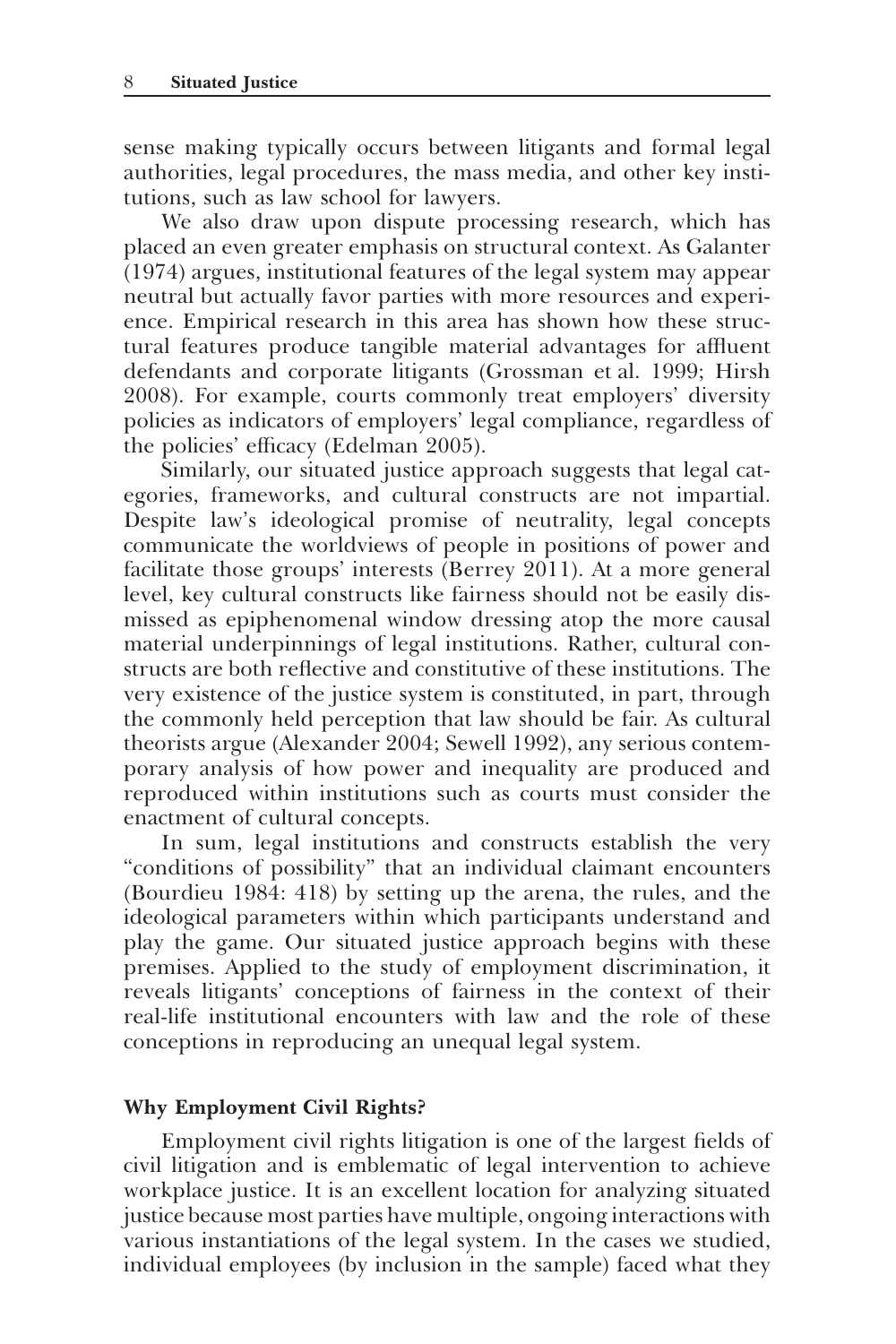perceived as unfair treatment at work and an unfair or unsatisfactory process of workplace dispute resolution. Defendant-employers responded by challenging the employees' claims of unfair treatment and by defending the fairness of their workplaces. For both parties in cases like these, a single lawsuit usually involves repeated encounters with legal authorities. As the defendants' representatives and plaintiffs recall, a case also requires them to think and talk about law on numerous occasions. They have these experiences within the context of the American legal system, which is predicated on the right to a fair process rather than the achievement of justice (Stuntz 2011). All these attributes make perceptions of fairness—especially those of plaintiffs, who are relatively more concerned with fairness salient and easily accessed for study (Stinchcombe 2005).

Employment discrimination lawsuits are nationally significant because they are the largest single type of case filed in U.S. district courts: they constitute up to 10 percent of the cases filed between 1988 and 2003 (our period of study). As such, these cases are an important arena in which a considerable portion of Americans who engage in litigation develops ideas about the law's fairness.

Employment civil rights law shares important similarities with other laws, such as torts and environmental protections, because lawsuits—rather than mandates or some other system of regulation—are the primary mechanism for arbitrating claims and enforcing compliance (Burke 2002, 2003). That is, the laws are "litigious" policies (ibid).

Employment discrimination lawsuits themselves embody inequality. They function as an individualized system of justice in which nearly all plaintiffs (93 percent) pursue individual rather than collective claims, which puts them at a tremendous disadvantage relative to employer-defendants (Nielsen, Nelson, & Lancaster 2010). Unlike other kinds of cases in district courts, they show a consistent, exaggerated pattern of case resolution in which plaintiffs fare poorly in many ways (Clermont & Schwab 2009: 122). Most cases end not in a big plaintiff win, as media coverage suggests (Nielsen & Beim 2004), but in a small settlement. These cases are more likely to be pursued pro se, to be dismissed or thrown out on summary judgment, to result in plaintiff losses at trial, to be appealed by defendant-employers, and to result in plaintiff loss on appeal (Clermont & Eisenberg 1992, 2002; Clermont & Schwab 2004, 2009; Nielsen, Nelson, & Lancaster 2010).

## **Methods**

This qualitative study is designed to reveal the distinct perspectives of multiple parties engaged in litigation. It is a subset of a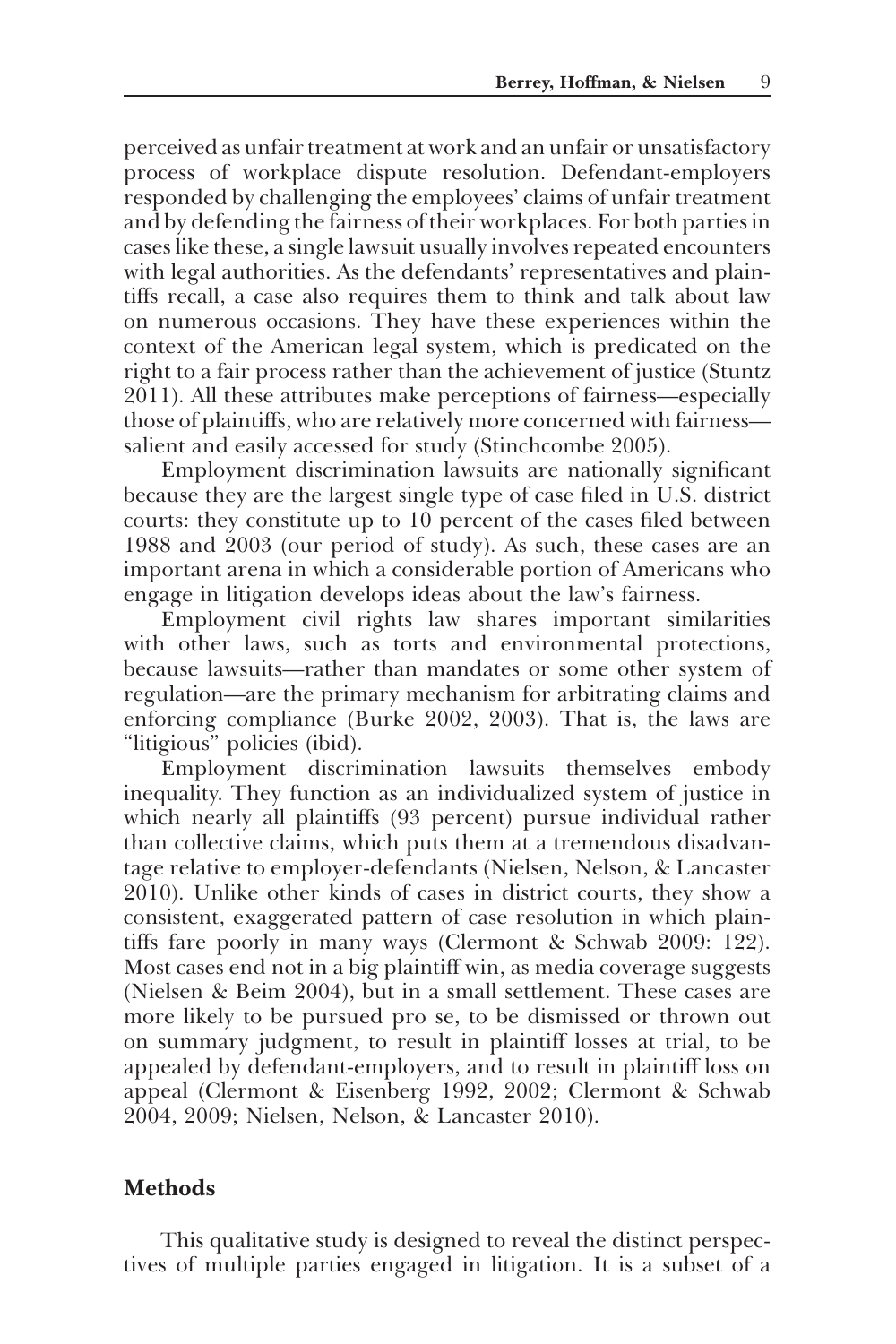mixed-methods study of employment discrimination litigation consisting of a random sample of 1,788 cases filed in federal court in seven districts between 1988 and 2003 (Nielsen, Nelson, & Lancaster 2010). That study is an expanded replication of Donohue and Siegelman's well-known study of employment civil rights litigation between 1972 and 1987 (e.g., Donohue & Siegelman 1991).

Using the quantitative findings of the most common types of employment discrimination (race, sex, age, disability) and the most theoretically meaningful case resolutions (dismissal, early settlement, late settlement, trial), we created a 16-cell grid to capture the possible combinations. From each cell, we drew a random subsample of cases from two of the districts for in-depth study. By sampling for range (Small 2009), we increased the likelihood of capturing relevant dynamics in the cases.

We interviewed 100 individuals across these cells: 41 plaintiffs, 20 plaintiff lawyers, 20 individuals representing defendantemployers, and 19 lawyers serving as outside counsel to employers. Plaintiffs were interviewed first, and then, when feasible, defendants' representatives and lawyers in the same case were interviewed subsequently. When this was not feasible, we selected defendants' representatives and lawyers from other cases in the random subsample. This article focuses on defendants' representatives and plaintiffs, although the analysis is enhanced by our lawyer interviews. Defendants' representatives were employed by a company, nonprofit organization, or government entity as human resources (HR) professionals or in-house counsel with responsibility for employment law (see Table 1).<sup>2</sup> Plaintiff-employees filed cases against the private companies, nonprofit organizations, or government entities that employed them, although at the time of our interviews, only one plaintiff still worked for the employer. Names used here are pseudonyms.

Our interview protocols consisted of open-ended, semistructured questions about closed legal cases involving the interviewee. Defendants' representatives discussed a specific closed case and their organizations' general strategies for managing discrimination complaints and lawsuits. The plaintiffs' interview covered their personal experiences of job discrimination, workplace dispute resolution, legal authorities, and case resolution. Each interview lasted about one hour and ended with forced-choice demographic and attitudinal questions. Interview transcripts and notes were coded with NVivo qualitative analysis software. The coding scheme was developed inductively, with codes identified through data analysis,

<sup>&</sup>lt;sup>2</sup> Title VII exempts employers with fewer than 15 employees.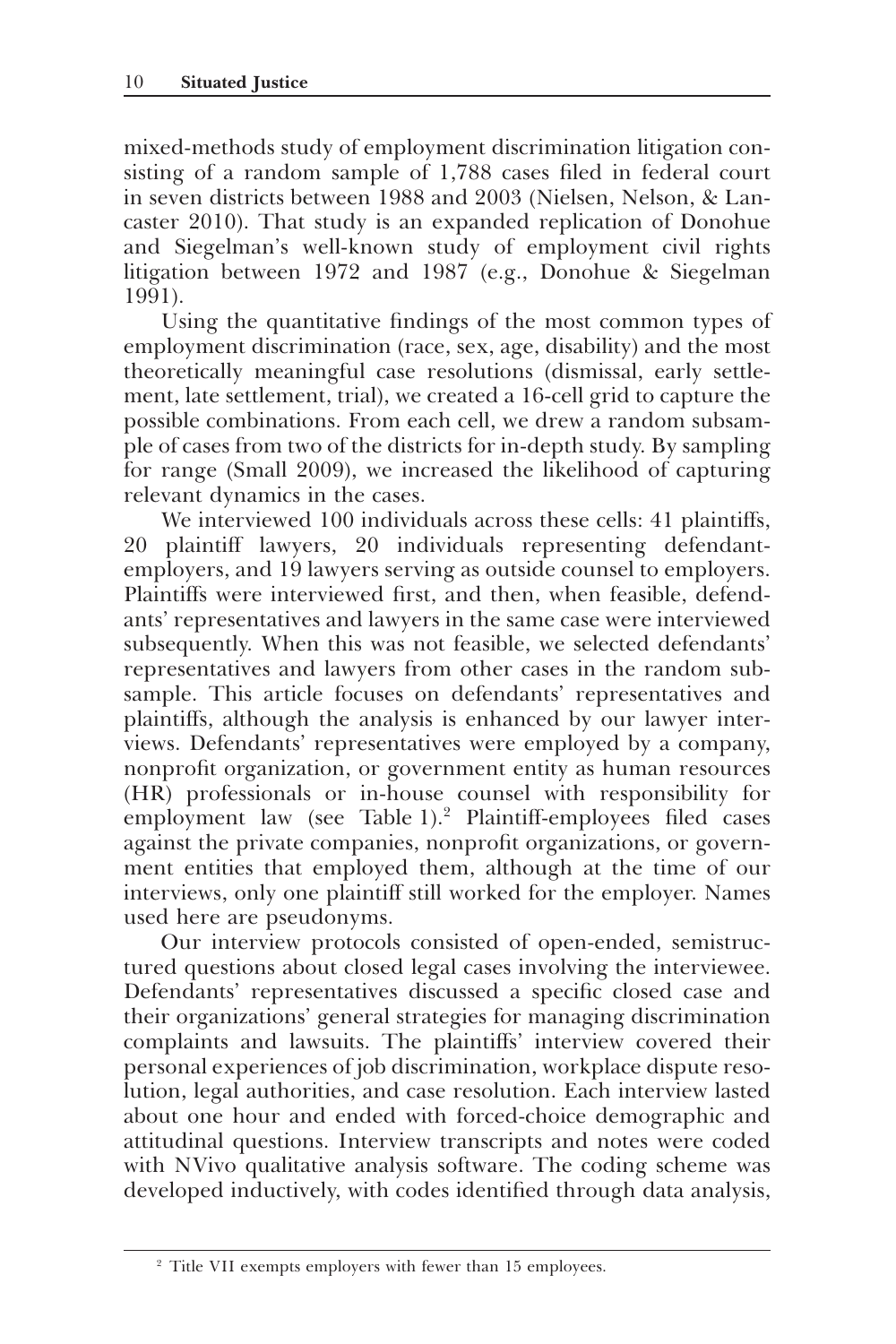| Plaintiffs (41 Total)                                        |    | Defendants' Representatives (20 Total)                      |                |
|--------------------------------------------------------------|----|-------------------------------------------------------------|----------------|
| Selected for claims based on                                 |    | Position                                                    |                |
| Race                                                         | 12 | Inside counsel                                              | 16             |
| <b>Sex</b>                                                   | 15 | HR manager                                                  | 4              |
| Age                                                          | 12 |                                                             |                |
| Disability                                                   | 15 |                                                             |                |
| Type of employer                                             |    | Type of employer                                            |                |
| Private company                                              | 28 | Private company                                             | 12             |
| Government                                                   | 12 | Government                                                  | $\overline{5}$ |
| Nonprofit                                                    | 1  | Nonprofit                                                   | 3              |
| Race                                                         |    | Race                                                        |                |
| White                                                        | 25 | White                                                       | 17             |
| African American                                             | 16 | African American                                            | $\overline{2}$ |
|                                                              |    | Other                                                       |                |
| Gender                                                       |    | Gender                                                      |                |
| Female                                                       | 18 | Female                                                      | 11             |
| Male                                                         | 23 | Male                                                        | 9              |
| Legal representation                                         |    | Legal representation                                        |                |
| Pro se all of the case                                       | 7  | At least one attorney was involved in all<br>reported cases |                |
| Pro se part of the case                                      | 5  |                                                             |                |
| At least one attorney for all or some<br>portion of the case | 34 |                                                             |                |

#### **Table 1.** Interviewee Demographics

and deductively, with several codes based on secondary literature (Miles & Huberman 1994).

Following standard practices for qualitative research, the analysis uses rich, textured data to identify social mechanisms and general processes (Lofland & Lofland 1995). Because interviewees were asked to "tell us their story," the resulting data can be viewed as narrative. Our data provide a personal account, a "plot" (Polletta 2006), which, with a beginning, middle, and end, resonates as persuasive with many readers. To temper the individualistic tendency common in narrative studies (Berrey & Nielsen 2007; Fleury-Steiner 2004), we follow sociolegal research that ties narrative accounts to social structure, the life course, social situations, and membership in identity groups (Engel & Munger 2003; Ewick & Silbey 1998; Nielsen 2000; see also McCann 2006). Our study combines the persuasive richness of narrative interviews with rigorous qualitative analysis of our respondents' stories.

Our interviewees' "plots" are necessarily retrospective, particularly for the plaintiffs, as very few were still involved in litigation when interviewed. Nonetheless, interviewees' reconstructions of their cases are as important, arguably more important, than their in situ experiences. It is through memories of salient events that legal actors continually reconstruct their faith, or lack thereof, in the fairness and legitimacy of the law.

Our unique inclusion of both defendants' representatives and plaintiffs, along with our data on parties' interpretations of real lawsuits, reveals the subjective and relational experiences that matter for each sides' assessments of fairness.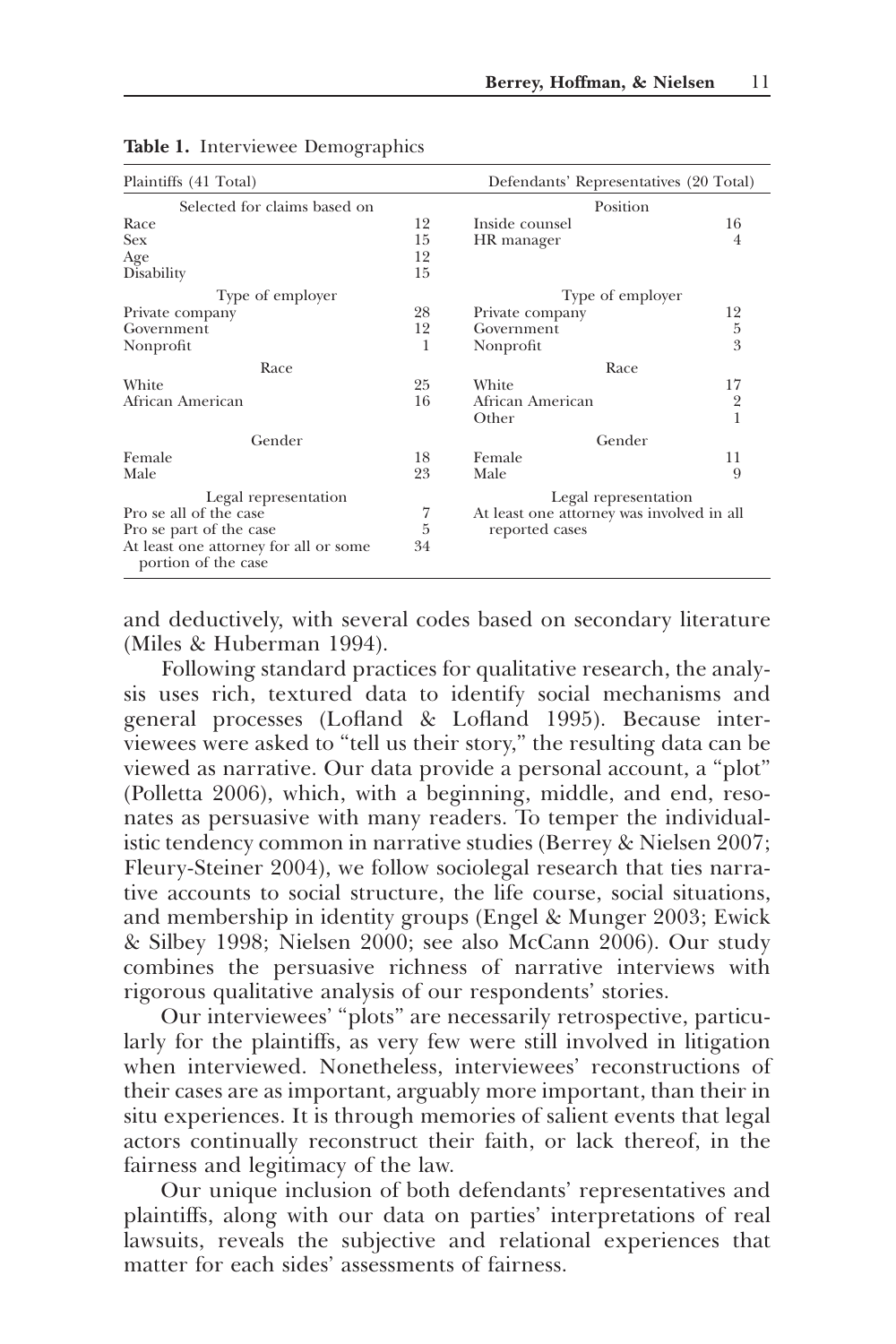# **Perceptions of Fairness in the Context of Employment Discrimination Litigation**

Defendants' representatives' and plaintiffs' encounters with litigation are organized by the three basic stages of a lawsuit: entering litigation, staying in litigation, and resolving cases. In each of the following three sections, we briefly elaborate the stage of litigation and then analyze the litigants' relevant narratives of fairness, first for defendants' representatives because they have so much influence over litigation, and then for plaintiffs.

We highlight two overarching findings throughout our analysis. First, defendants' representatives and plaintiffs alike believe that discrimination law is rife with unfairness, but each party points to unfairness in those aspects of the legal system that most disadvantage that party. Second, both parties' interpretations of fairness rely, in some measure, on the ideological fiction that discrimination lawsuits are disputes between somehow equivalent parties and are decided on the substantive merits of the arguments. This reliance on the cultural trope of fairness can cloak the many ways in which employers actually shape the terms and outcomes of disputes.

## **Entering Litigation**

Most people who believe they have experienced discrimination do not pursue a lawsuit (Felstiner, Abel, & Sarat 1980; Nielsen & Nelson 2005). For those who do, the first step is to register a charge with the Equal Employment Opportunity Commission (EEOC) or Fair Employment Practices Agency (FEPA) at the state or local level. In the vast majority of cases, the agency issues a Notice of Right to Sue letter without investigating the workplace or representing the plaintiff legally. This letter enables complainants to file a claim in federal court. Plaintiffs may handle the agency process with or without an attorney. Defendant-employers, by definition, enter into lawsuits on defense. Both defendants' representatives' and plaintiffs' perceptions of legal fairness are informed by the experiences of this plaintiff-initiated process for entering litigation.

## *Defendants' Representatives' View of a System Hijacked by Meritless Cases*

"The system isn't fair. . . . [T]he employee has no skin in the game."

In their narratives, defendants' representatives—who were HR managers or in-house counsel—commonly refer to the egregious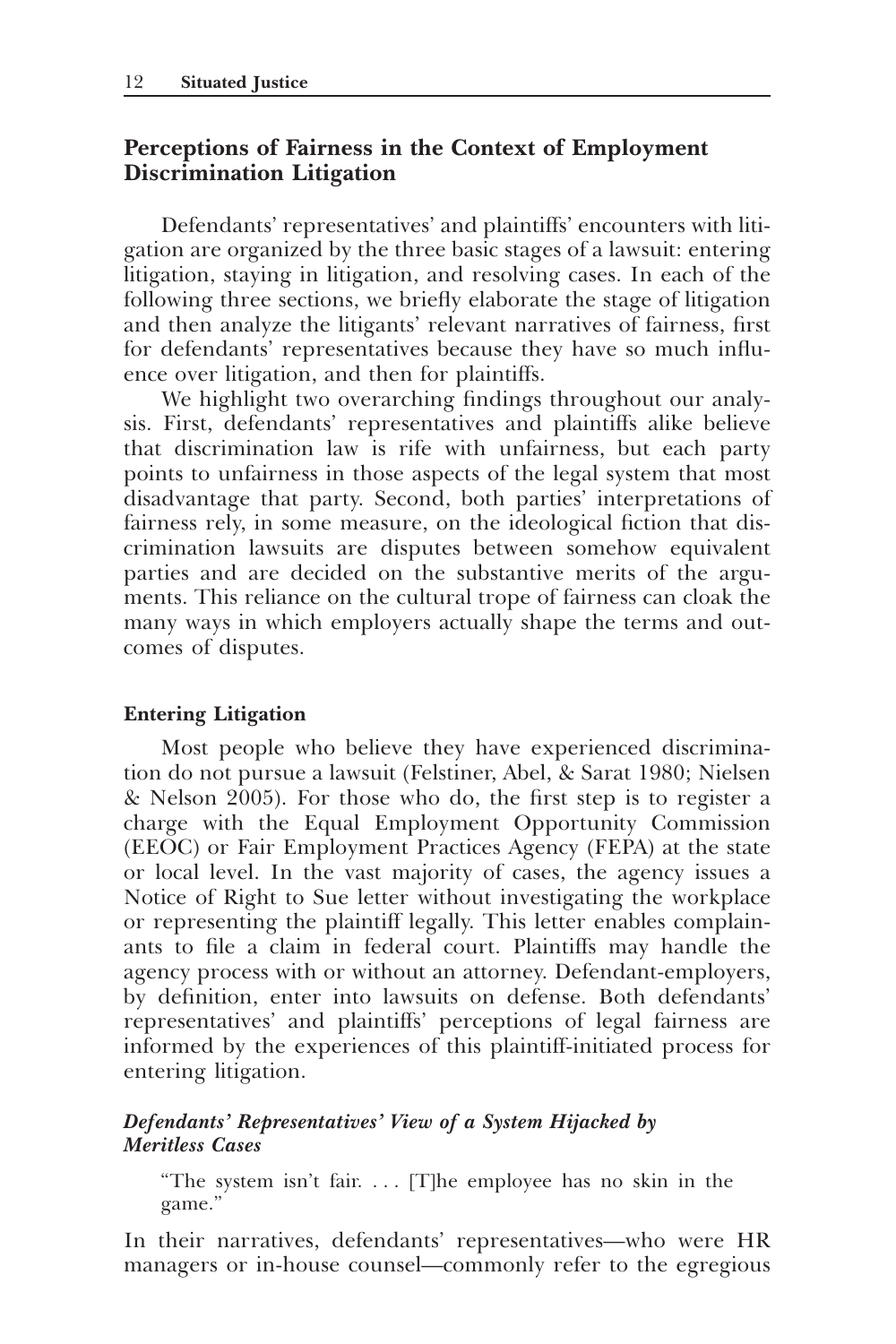unfairness of the process of entering litigation. They report that the ease with which plaintiffs can "drag" their companies into court with little evidence is the most unfair and out-of-control aspect of litigation. The system is unfair, they say, because the plaintiff has all the power to file a lawsuit. This assessment derives from defendants' representatives' allegiance to their employers' interests and from repeated encounters with discrimination claims. Their subjective experience of law is evident, for example, in their point of reference for their assessments of fairness: they assess the harm done to the employer-organization as an organization, not to themselves as individuals.

From this vantage point, all the defendants' representatives interviewed speak of "meritless cases" and "problem employees." [Don Gale,](http://www.americanbarfoundation.org/media/Quote2DonGale.mp3) a white in-house counsel for a research organization, says, "Most cases, I don't say they're totally frivolous. . . . I really don't believe *any* of our cases [were cases] where the other side had sufficient merit." According to defendants' representatives, these meritless discrimination cases are pursued by poorly performing employees who do not understand the differences among illegal behavior, misbehavior, and unpopular business decisions. [Nicole](http://www.americanbarfoundation.org/media/Quote3NicolePrice.mp3) [Price,](http://www.americanbarfoundation.org/media/Quote3NicolePrice.mp3) a white general counsel for a health care nonprofit, describes these cases:

Oftentimes it's somebody may have made a remark to somebody that that person took offense to. . . . We have tended to be very successful on those because a lot of people don't understand. They take it to extremes, you know. They hear one remark and . . . get very upset or they feel like they can't tell their supervisor, so they'll actually file a complaint, but those typically aren't going to be found to be discriminatory. . . . Yelling at an employee is not discrimination, but, you know, some people believe that it should be.

Price, like other defendants' representatives, blames plaintiffs (and occasionally their lawyers) for failing to understand discrimination law.

Defendant's representatives point to various personal attributes that make plaintiffs problematic employees.<sup>3</sup> As they describe it, plaintiffs tend to be poor performers with overinflated self-images. Some plaintiffs have "difficult" personalities, so they themselves are the impediment—not the manager, the coworker, or the workplace conditions cited in the lawsuit. Plaintiffs may be emotionally unsound or even mentally ill, so they cannot see the situation

<sup>&</sup>lt;sup>3</sup> These characterizations, like the popular rhetoric on frivolous lawsuits promoted by tort reform lobbyists and the mass media (Haltom & McCann 2004), suggest that lawsuits are motivated by the greed and opportunism of plaintiffs and their attorneys.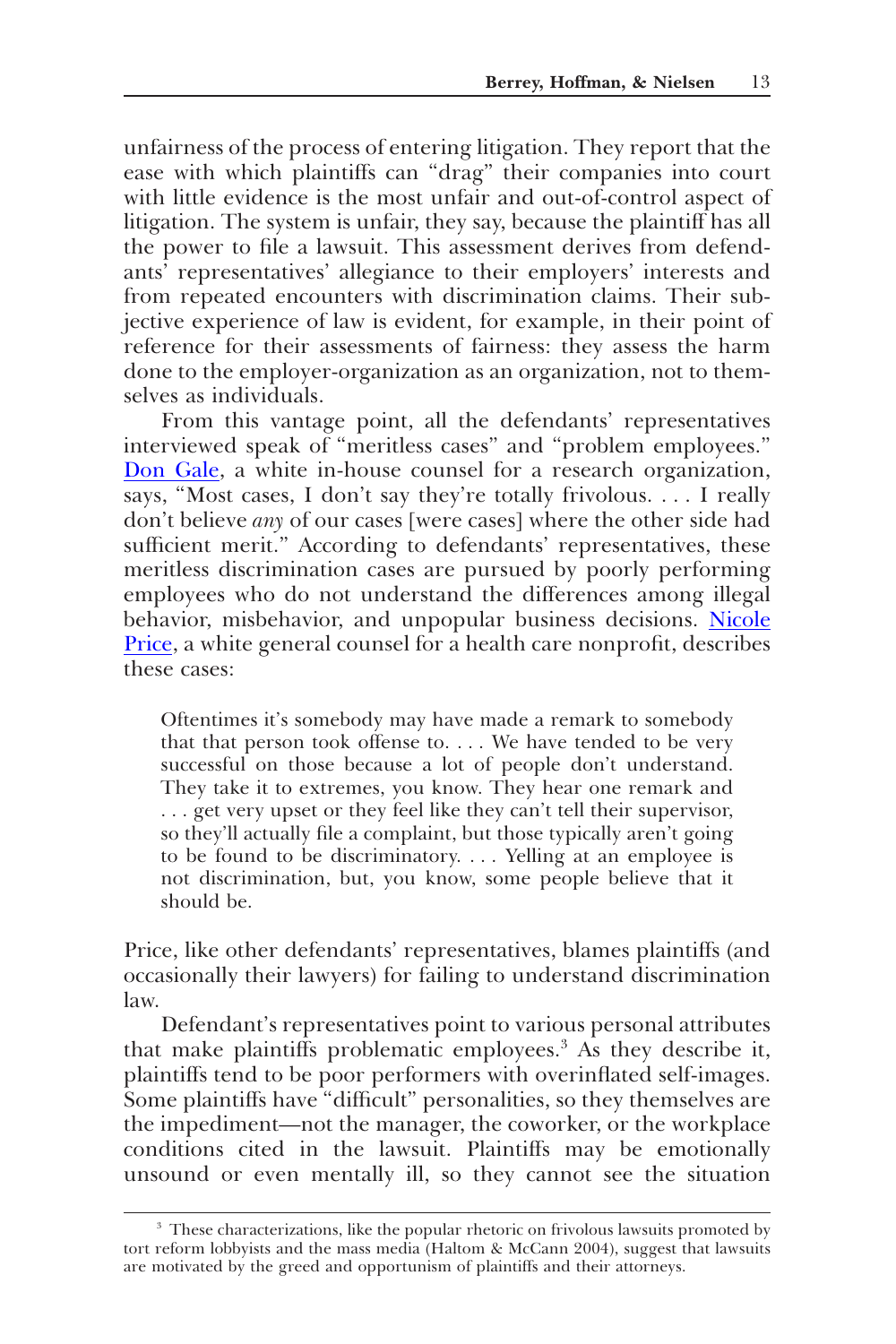clearly. On top of this incompetence, as defendants' representatives describe it, is plaintiffs' basic ignorance of law. On his desk one HR executive has a jar that captures this pervasive negative sentiment. Designed to look like an urn, the jar is engraved with these words: ASHES OF PROBLEM EMPLOYEES.

Defendants' representatives also blame the law and legal authorities for unfairly empowering incompetent workers to make unsubstantiated claims. They frequently characterize the EEOC as inadequate because it makes litigation too open to plaintiffs. With this system, they say, practically anyone can drag them into court and shake them down (see also Abel 1998). [Marilyn Cole,](http://www.americanbarfoundation.org/media/Quote4MarilynCole.mp3) a white in-house counsel and corporate officer for a finance corporation, says,

Here's what I hear from our managers, who've been involved in these situations, is that they complain to me that the system isn't fair. That we have to hire these attorneys and we have to pay this money and . . . go through this process and the employee has no skin in the game. And if, you know, if they lose, then it doesn't seem fair that they shouldn't have to pay.

While no defendant's representative goes so far as to question the very existence of discrimination law, they see the system as deeply unfair, primarily because unreasonable plaintiffs can hijack it. Their construction of fairness rests on the underlying assumption, communicated in the ideal of legal fairness itself, that there should be a baseline equivalence between the opposing parties and that the current system perverts this. Given that exceedingly few cases ever reach a point at which a judge or jury definitively rules against the defendant-employer, the discrimination litigation system rarely confronts defendants' representatives with cause to question this assumption.

Defendants' representatives' rhetoric about meritless cases is typically accompanied by the insistence that discrimination is rare and their workplace is fair. [David Lever,](http://www.americanbarfoundation.org/media/Quote5DavidLever-B.mp3) a white in-house counsel for a transportation company, expresses this sentiment:

I've never seen overt discrimination. I think it is something that does still happen, but I think it's pretty unusual, pretty rare. I've questioned managers at times . . . "Are you sure [that discrimination did not occur]?". . . . I think that 98, 99 percent of the time, [discrimination did not occur].

Defendants' representatives express confidence that managers properly address inappropriate behavior in those rare cases when it does occur. [Don Gale](http://www.americanbarfoundation.org/media/Quote6DonGale-B.mp3) says, "The management's position is if the misconduct or the bad performance is established, whatever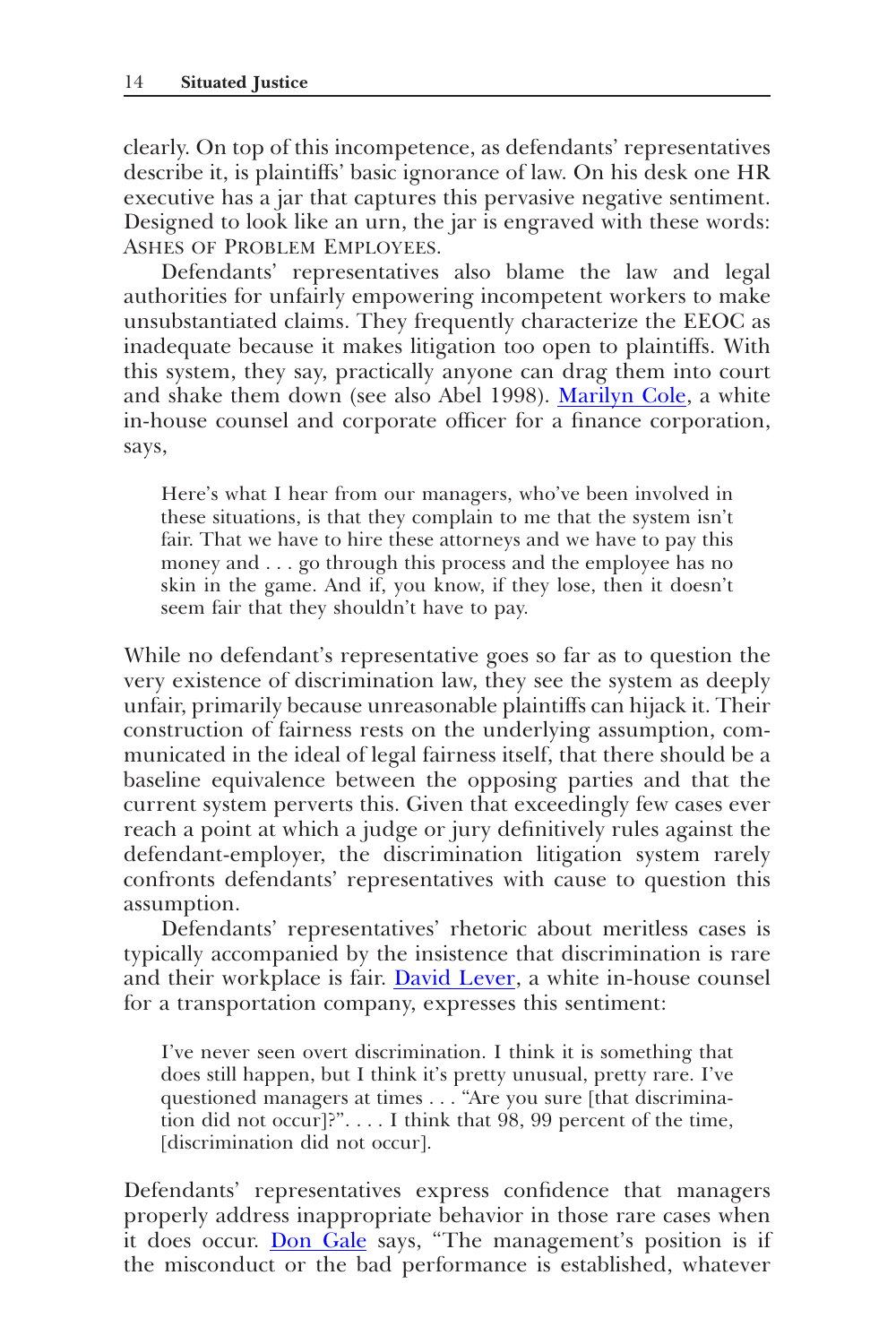disciplinary action is appropriate will be taken." He and others depict their managers' proactive problem solving as evidence of a lack of discrimination (see also, e.g., Edelman 1992). They view the workplace itself, not the courts, as the fairest arbiter of a resolution.

In litigation, defendant-employers react defensively to accusations. Their primary goal is to reduce the cost of dealing with disgruntled employees, ideally by avoiding lawsuits. Their in-house counsel and HR managers characterize discrimination litigation as most unfair precisely at the point where plaintiffs have, arguably, the most control: the point of filing a claim. In short, law is "unfair" because it does not treat the parties equally at the moment when employees first have an opportunity to exercise greater control over the employment dispute.

These interpretations of fairness belie the many mechanisms by which employers actually shape and limit employees' entry into litigation. Defendant-employers have tremendous organizational leverage over the plaintiff as an employee. National data show that 40 percent of all U.S. employment discrimination claims include a charge of retaliation (Nielsen et al. 2008), which may include the very consequential act of firing the employee. Whether or not employers retaliate against an employee's claim, the threat of doing so is always present. Furthermore, employers may require new employees to sign binding arbitration clauses that prohibit workers from filing discrimination lawsuits.

In the second data section, we revisit employers' techniques for preventing workplace problems from turning into litigation. But first we turn to plaintiffs' accounts of fairness in the process of entering litigation.

## *Plaintiffs' Dashed Hopes for Fairness*

"I'm thinking the law exists for everybody."

Like defendants' representatives, plaintiffs' lived experience of law influences their assessments of its fairness. A major difference, however, is that most plaintiffs engage only in a single case. Plaintiffs typically have little experience with litigation and far fewer resources to draw upon. Also, a plaintiff's point of reference is the harm done directly to him or herself as an individual. Plaintiffs frequently narrate their experiences of the law as financially devastating, emotionally wrenching, and personally damaging.

Whatever devastation plaintiffs ultimately experience, their narratives nearly universally reference an optimistic assumption they held early in the legal process: that the law would provide an unbiased means to justice and fairness. Plaintiffs' recollections of how they first turned to the law were usually descriptive and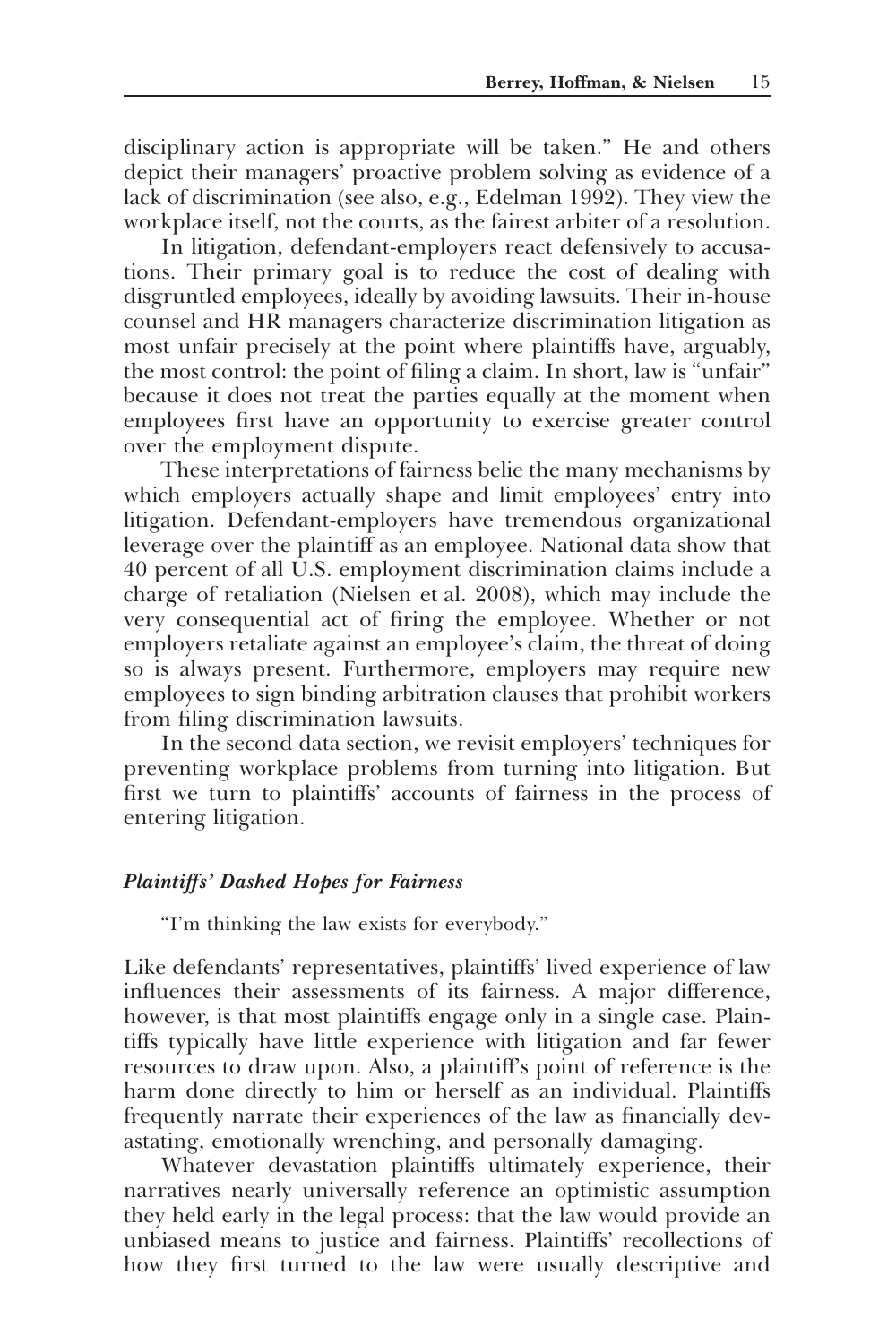emphasized their need for independent recourse. Consider [Kristin](http://www.americanbarfoundation.org/media/Quote7KirstenHamilton-B.mp3) [Hamilton,](http://www.americanbarfoundation.org/media/Quote7KirstenHamilton-B.mp3) an African-American woman, who believed that a younger white male with far less experience was promoted over her:

I went [to the company's internal EEO office], and of course they said they were going to investigate, but how do you investigate yourself?. . . . There's not an outside [agency] doing it. [The employer is] doing it. So then I did go to EEOC and filed a complaint, and then that's when they gave me the letter to sue.

The dispassionate language that plaintiffs like Hamilton use to describe their initial turn to law contrasts with their characterizations of intense feelings about the workplace problems they experienced: "It was a terribly abusive environment," one plaintiff remembers. "I was just so appalled and mad," says another. "It got stupid; it got real stupid. It got ridiculous," says yet another. These individuals and many others recall their first effort to contact a lawyer or their own act of filing a complaint as a pragmatic next step. As evident in their narrative accounts, their initial, oftenunspoken expectation is that law will be fair. This expectation seems to prime them to enter litigation.

As plaintiffs reconstruct their litigation experiences, however, most note that their optimism that law could deliver fairness rapidly faded. Many remember their first encounters with EEOC and FEPA employees or lawyers as sources of frustration and dashed hopes. [Marjorie Turner,](http://www.americanbarfoundation.org/media/Quote8MarjorieTurner-B.mp3) an African-American secretary, is a typical example:

I mean, I really did go [to the state department of human rights] naively thinking that they were going to do what I thought was their mission, and that was to protect the rights, your civil rights. And what I found is that consistently they don't do that. . . . In fact, I just wrote a letter to ACLU [American Civil Liberties Union] about the department of human rights and the fact that they don't accept evidence that the victim wants to present to them. . . . They don't return calls. I had an investigator who was really rude to me on the phone [and] did not interview me at all before having the fact-finding conference.

Turner is among the nine plaintiffs interviewed who say they expected the EEOC or FEPA to deliver far more than it did; 10 others report disappointment with the agency.

Some plaintiffs, like Turner, recall that when they approached these offices they expected to find something like a plaintiff advocacy group but instead found an opaque bureaucracy (Hirsh & Kornrich 2008). For some, their disappointment stems from their expectation that the EEOC or FEPA would issue a legally binding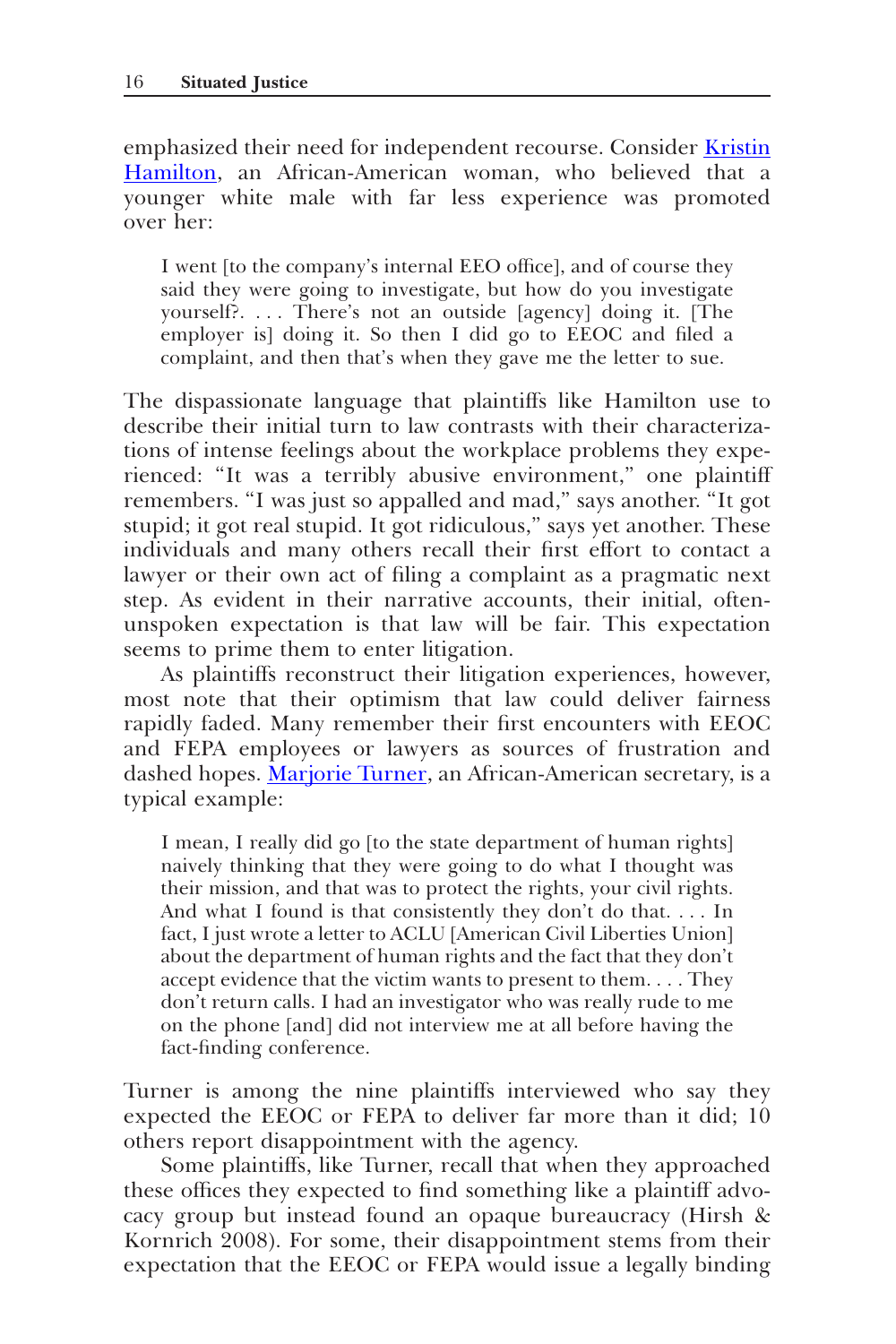decision. These plaintiffs' interpretations of fairness rest, in some part, on the assumption that law would treat them as more of an equal than did their employer.

The disappointment that most plaintiffs describe is part of their general sense that law is unfair. By the time we interviewed them, over 75 percent of plaintiffs thought that either the whole legal system or specific aspects of it were biased against them. All of these plaintiffs describe how they expected the law to provide a means of vindication but found their expectations deflated. [Gerry Handley,](http://www.americanbarfoundation.org/media/Quote9GerryHandley.mp3) an African-American computer operator who made little headway with his case, suggests that the legal process was tainted by racism:

They thought that I was just, like, this black man that was stupid and that they could just do whatever they wanted. . . . I had a good case. And I knew that. I would write stuff down and I'd keep it and I would confirm it by telling the people that this happened. . . . And they kept it a secret for me. It's a good case, but the legal system didn't work. It didn't help me. I fell through the cracks.

The 12 plaintiff interviewees who pursued all or part of their case without a lawyer report especially acute feelings of bias. **[Jimmy](http://www.americanbarfoundation.org/media/Quote10JimmyWilliams.mp3)** [Williams,](http://www.americanbarfoundation.org/media/Quote10JimmyWilliams.mp3) an African-American laborer who filed his case pro se against a railroad company, recounts, "I lost everything, you know, and given the fact that, like I said, I've never been arrested for anything, I'm thinking the law exists for everybody. You know how they say it's 'justice'? It's 'Just us.' Not justice for all . . . 'Just us.'" Handley and Williams's initial optimism reveals their initial expectation that discrimination litigation would be responsive and fair. As with defendants' representatives, the plaintiffs' conception of fairness rests on an assumption that law will treat the adversarial parties as equals.

Plaintiffs' ideals of fairness are especially apparent in the sense of vindication that some express when they speak of "fighting" for justice. Almost half of the plaintiffs (19) stress that, even if they lost their cases, they are glad they pursued the case. [Sam DeLuca,](http://www.americanbarfoundation.org/media/Quote11SamDeluca.mp3) a white policy analyst who lost at trial, explains.

I did what I could do to fight what I thought was an action that was sort of improper. . . . I don't want to say that it's, that cliché, you had your day in court or whatever. But it's like, okay, you know this wasn't right and I was able to do something.

A smaller number of the plaintiffs we interviewed (seven) feel they had the opportunity to tell their full story to a lawyer, a FEPA representative, the EEOC, a judge, or a jury (see also Adler et al. 1983), thus bolstering their sense that law could be fair by giving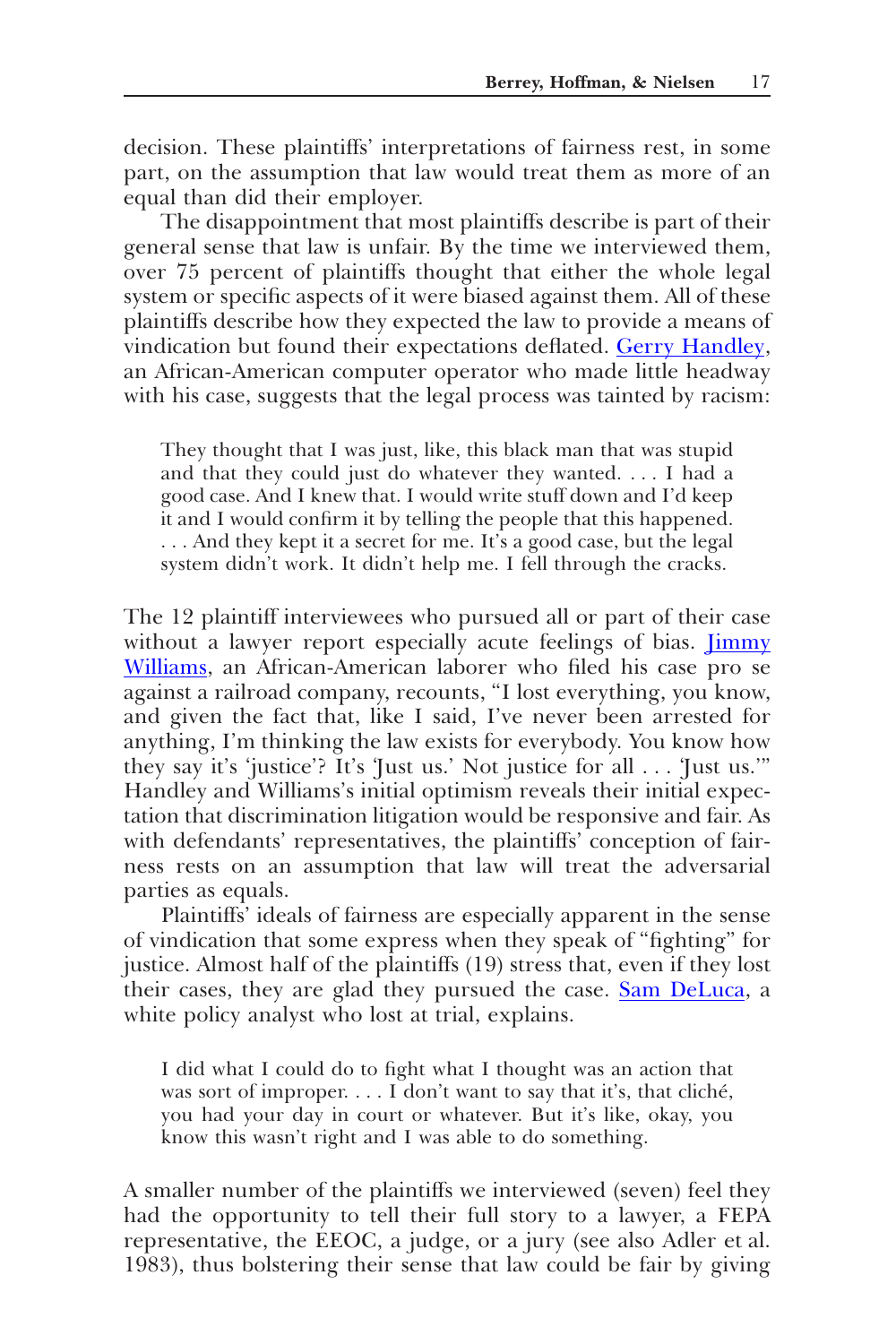them voice. This finding is consistent with studies of procedural justice.

Most plaintiffs report feeling optimistic, especially early in their cases, that the law could be a fair arbiter of their workplace disputes. Indeed, this optimism seems to help buoy them through degrading treatment at work or unresponsive internal workplace channels. Even if their optimism is merely a product of the narrative method—a retrospective explanation that valorizes the tremendous burdens they have endured—it indicates that most plaintiffs need an explanation for why they have pursued litigation despite what they view as its profound unfairness. The precise sources of plaintiffs' optimistic expectations were unclear from our interviews. Employees' expectations may be influenced by media coverage (Haltom & McCann 2004; Nielsen & Beim 2004) or employer and insurance industry analysts (Bisom-Rapp 1999), all of which depict antidiscrimination law as a boon to plaintiffs and their lawyers. The relative ease of filing a claim, compared to later stages of litigation, may heighten plaintiffs' expectations by providing a false sense that law is manageable.

What is clear is that plaintiffs' expectations follow from the ideological promise that law provides a fair means of resolution by leveling the playing field. Hopes of impartial resolution or telling one's story in court are constitutive parts of the ideological apparatus of legal systems. Plaintiffs' typical sentiment that law generally is (or should be) fair serves to legitimize the law's symbolic authority, despite the law-in-practice's inability to deliver on this promise regularly.

This idealized sentiment can exacerbate the structural inequalities of litigation. Take, for example, how an abstract ideal of fairness undergirds the notion of having fought the good fight. While this ideal provides symbolic nourishment to continue pursuing a lawsuit against the odds, it also has the effect of reinforcing the myth that lawsuits are typically won and lost over the substantive claims of adversarial parties. For the plaintiffs in this sample—all of whom had the tenacity to continue their claim beyond the EEOC their early optimism that the legal system could deliver such fairness seems to prime their decision to enter a litigation dispute. But if they do so alone, without collective claims or perhaps a lawyer, as is typically the case, they have little chance of winning.

## **Staying in Litigation**

For both parties, staying in litigation presents challenges, particularly because it requires them to expend resources, financial and otherwise. Parties evaluate law's fairness within this context. Although the obstacles to pursuing a case are many, the outcome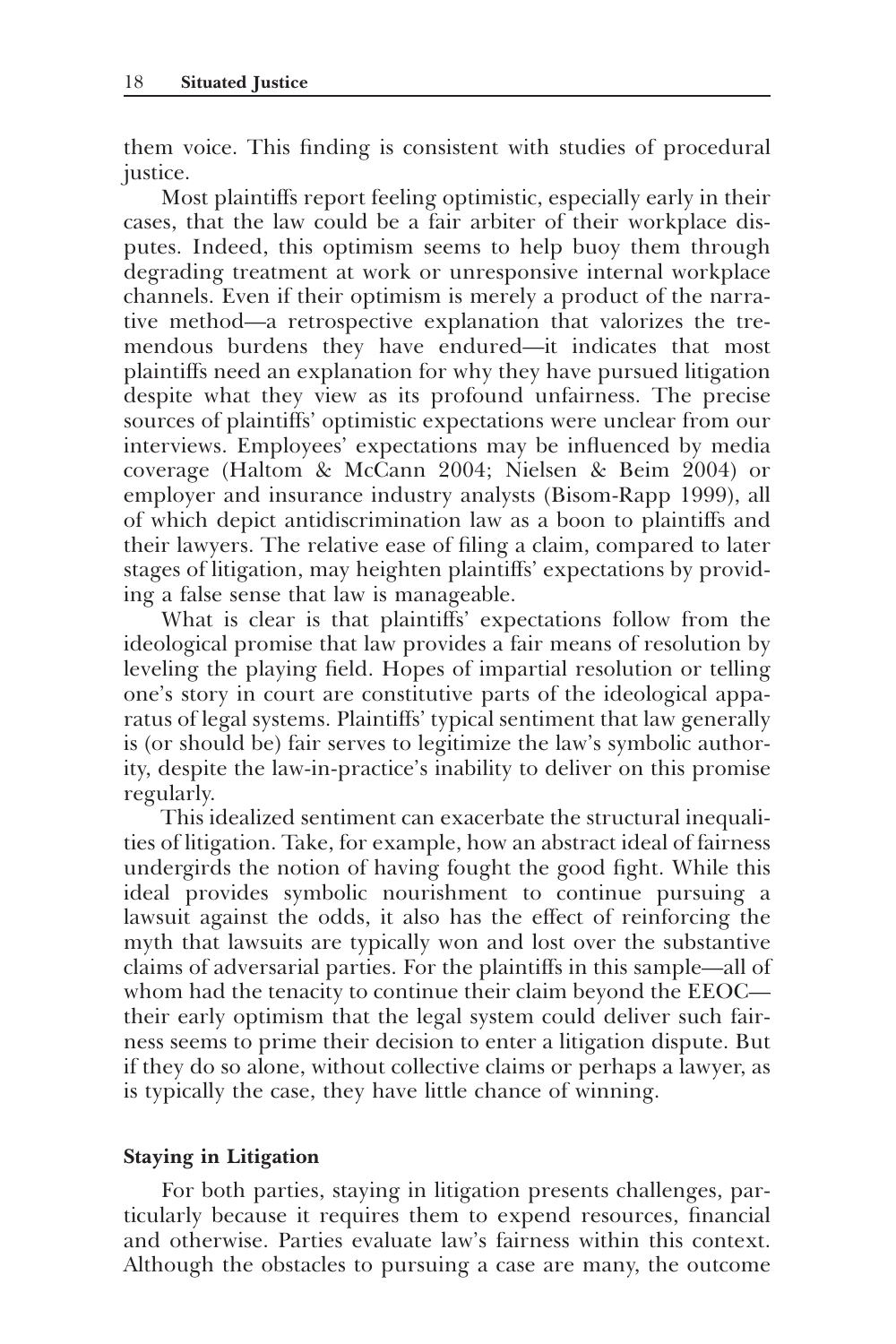is indeterminate. Thus, there are considerable incentives for defendant-employers to prevent claims from progressing to a decision and for plaintiffs to try to overcome challenges and pursue their claims.

## *Defendants' Representatives' Strategies for Minimizing the Burdens of Litigation*

"Your lawsuit is just a job to me."

Compared to their strong sentiments about bias toward plaintiffs at the filing stage, defendants' representatives had far fewer complaints about the unfairness of defending a case. The process of staying in litigation poses costs to their employer-organizations, but they are armed with organizational supports and past experience that enable them to routinize litigation and minimize its burdens.

Defendants' representatives told us of their efforts to respond strategically once a claim was filed. [Krista Hewick,](http://www.americanbarfoundation.org/media/Quote12KristaHewick.mp3) a white in-house counsel and HR officer for a product manufacturer, details these efforts:

In nearly 100 percent of the cases, the employee who has got this problem has no idea that I'm involved at all. Because when you add lawyers to a mix, it's like putting gas on the flame. So what we do is I will talk to the HR person and I'll say, "Okay, tell me what happened. . . . What do you need to accomplish here to make a resolution that everybody can work with? And here are the rules." . . . My job is to establish . . . the boundaries of the playing field. "Now your job as the HR person is to figure out where you want to start the play . . . where you want to put the ball."

Defendants' representatives like Hewick talk and act in savvy, purposeful ways to manage the potential damage of a lawsuit. Through organizational strategies of concealment and laying out strategic options, employer-organizations can assert some control over litigation. Most of the defendant-organizations have HR personnel trained in law, a lawyer, and even a legal office, so they have budgeted for some of the costs of litigation. If a case becomes too difficult to handle in-house, they refer it to outside counsel. As revealed in Hewick's comments, such efforts bring enormous advantage to employers but often are hidden from employees.

What is left *unsaid* is striking. Defendants' representatives do not see unfairness in those actions that clearly advantage them over plaintiffs (who possess little to none of the experiences and strategic savvy of defendant-employers once the lawsuit is underway). No defendants' representative, despite their calls for a level playing field in the abstract, called for greater equality between the parties at this stage.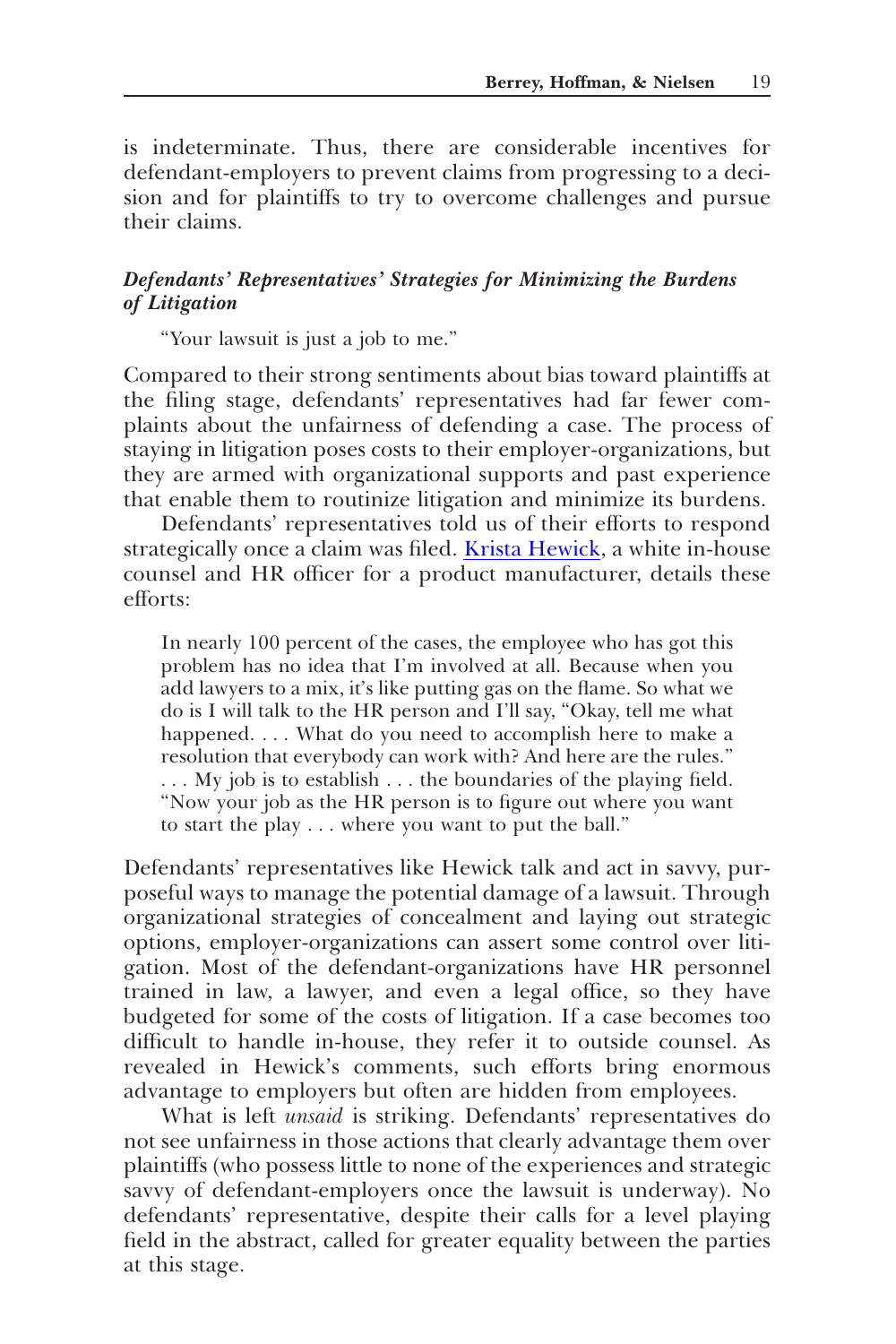In addition, defendants' representatives, as individuals, enjoy numerous protections. They are not named in the suits. Not one discusses personal hardships stemming from involvement in a discrimination lawsuit. Overall, the monetary and reputational costs of a lawsuit are socialized across the organizational hierarchy in ways that protect the attorneys and managers as long as they compe-tently perform their duties. [Harold Ward,](http://www.americanbarfoundation.org/media/Quote13HaroldWard-Copy.mp3) the white in-house counsel and HR officer with whom we began this article, says that his job description insulates him. He goes on to explain what he tells workers who threaten to sue:

"If I don't win, my world doesn't stop. And I still get paid. It's going to become your single focus in life and it's going to keep you from getting a job because future employers are going to see this seething pot and they're not going to want to have anything to do with you. So before you sue me, you ought to think about that."

As Ward articulates so forcefully, his involvement is just a job. His explicit acknowledgment of the emotional and financial asymmetry is fairly unique among the defendants' representatives we interviewed. However, his use of that knowledge to "inform" (and probably frighten) the employee into a settlement and waiver of liability is even more striking.

Defendants' representatives did characterize some of the work of defending an employment discrimination case as unfair to the employer. They complained of randomness in the assignment to a district judge or jury, inconsistent quality of judges—and, therefore, of settlements—and juries' stereotype of corporations as nothing more than deep pockets. Still, these complaints were fewer and less charged than defendants' representatives' complaints about entering litigation. These interviewees saw far less unfairness in the process of staying in litigation, precisely when the employer has greater advantage relative to plaintiffs.

## *Plaintiffs Confront Obstacles to Justice, Especially High Costs*

"If you don't have an extra \$100,000, \$200,000 to throw away, you don't belong in the legal system."

In contrast, plaintiffs, especially those without lawyers, experience the challenges of staying in litigation as extremely unfair. Many recall feeling overwhelmed and powerless to influence the course of their cases. Their sense of unfairness is often rooted in the myriad obstacles imposed by the litigation system that prevent the truth of their workplace dispute from coming out. The most salient of these obstacles are incompetent lawyers, steep financial costs, the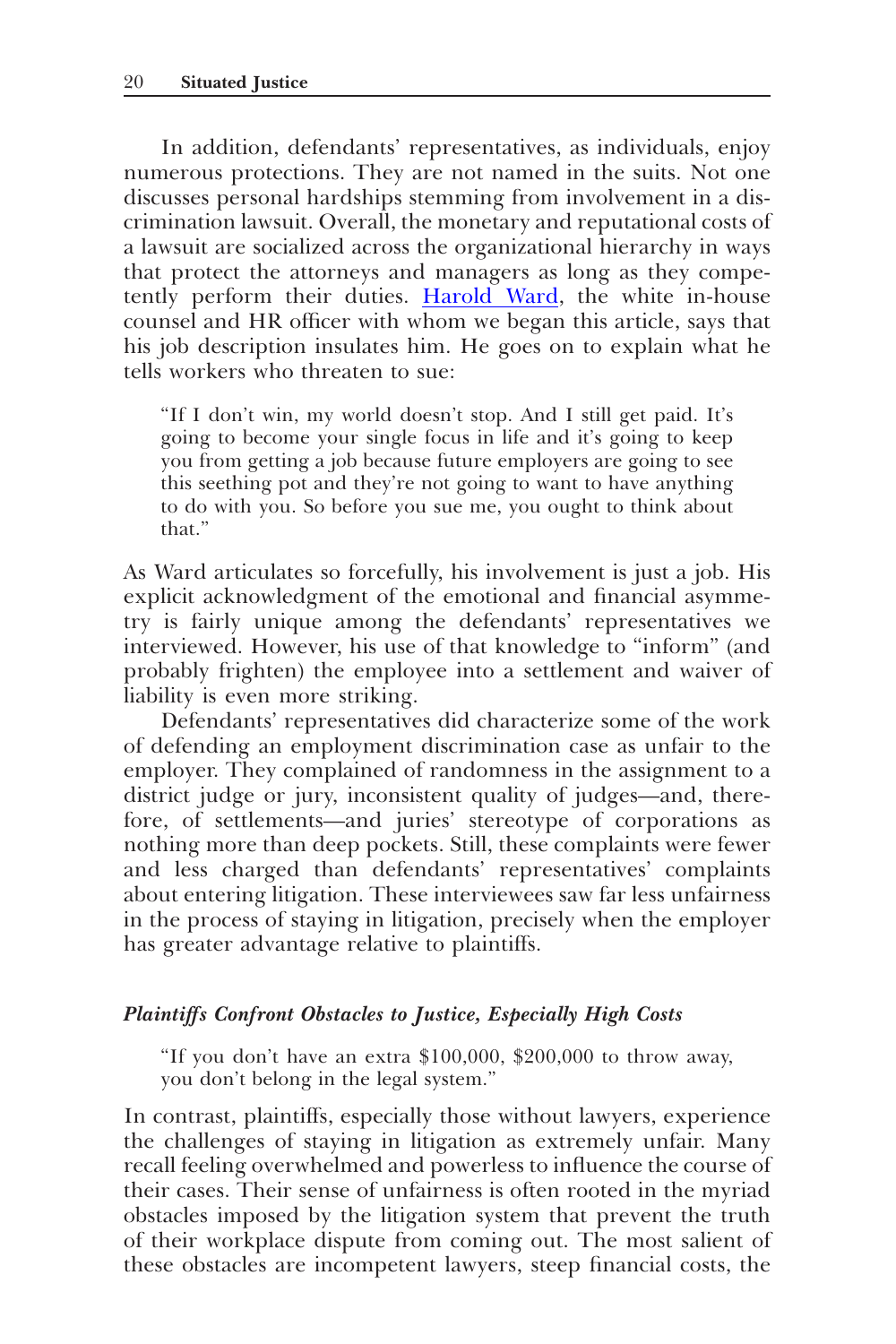maze of litigation faced by pro se plaintiffs, a variety of personal burdens imposed by the case, and a perception of defendant favoritism.

#### *Incompetent Lawyers*

The private market for legal services matters in plaintiffs' experiences of litigation and perceptions of fairness because the fates of their cases largely rest on getting a lawyer (e.g., Seron et al. 2001). Most plaintiff attorneys work for private firms and, among those we interviewed, usually insist on billing by the hour rather than taking cases on contingency. Plaintiffs who secure a lawyer usually pay a high price but, as evidence suggests, are far more likely to win than are those without legal representation.

Many of the plaintiffs who had a lawyer saw unfairness in their legal representation. Twenty-seven of the 41 plaintiff interviewees report that the lawyers they worked with were incompetent or seemed to work against them. [Floyd Kelly,](http://www.americanbarfoundation.org/media/Quote14FloydKelly.mp3) an African-American market analyst, recounts how he pulled his attorney aside during settlement negotiations because he believed the attorney was making decisions without consulting him:

I said, "If you're my attorney and you're working for me and with me supposedly. The reason I hired you in the first place is because I don't know legal things. I expect for you to tell me the legal things and true legal things because you and I are supposed to be partners. Even though you work for me, we're still partners."

Kelly is among the one-quarter of plaintiffs who feel their attorneys were corrupt. Numerous plaintiffs (11) recount serious mistakes their lawyers made and other forms of incompetence. There are some exceptions; 13 plaintiffs describe their attorneys as either possessing integrity or being skilled. Yet nearly half (5) of these 13 mention ways in which their lawyers disappointed them by giving bad advice, making mistakes, or colluding with the defense. Kelly and other plaintiffs report unfairness not only in the ways that lawyers pursued their cases but also in lawyers' failure to make the plaintiffs feel like equal players in what turned out to be an unequal contest.

#### *Steep Financial Costs*

The monetary costs of lawsuits rank high among plaintiffs' concerns. As the plaintiffs remember their cases, they report being shocked to discover how expensive pursuing litigation can be. Their financial burdens come primarily from attorneys' fees, often precisely when plaintiffs' employment is often most precarious. Those with disabilities or health problems face additional expenses.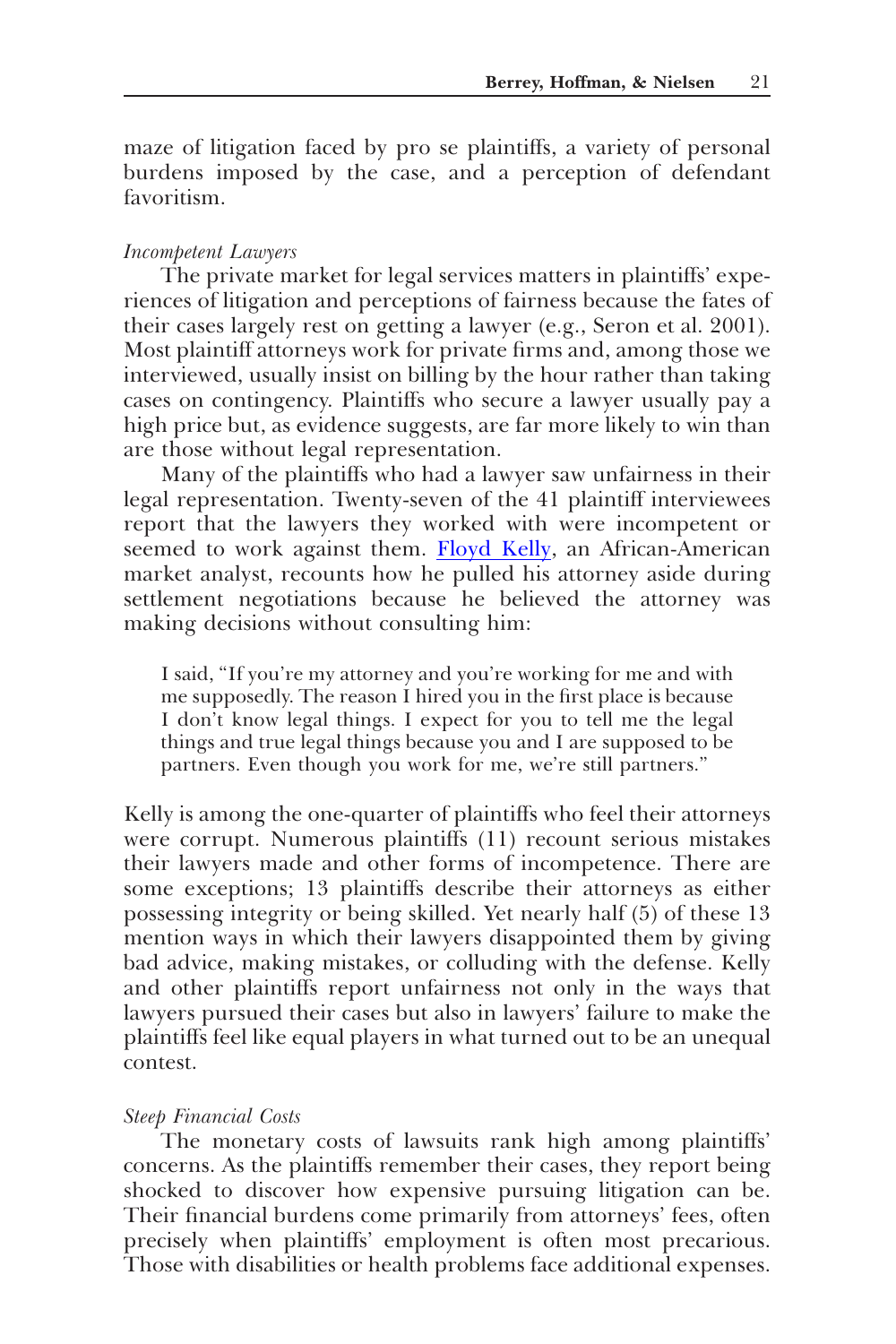A white plaintiff with a disability, Debra Leonard, laughs nervously as she describes her attorney's fees—on top of her health expenses—as "this giant rock rolling down the hill." Plaintiffs report mortgaging homes, declaring bankruptcy, and taking on second or third jobs to pay for litigation.

Plaintiffs see these costs as profoundly unfair because they create obstacles to the pursuit of justice without regard for the substance of the employees' claims about their treatment at work. [Peter Nicholson,](http://www.americanbarfoundation.org/media/Quote15PeterNicholson.mp3) a white police lieutenant, expresses this point:

If you want to know how I feel about the legal system right now, [the system] has nothing to do with a regular guy like me.... I have no business being there. . . . [I]f you don't have an extra \$100,000, \$200,000 to throw away, you don't belong in the legal system. That's the way I feel now.

Nicholson sums up a common theme: the legal system serves only those who are able to pay for it. This pecuniary bias seems to most plaintiffs an utter perversion of their ideas about what the law *should* do: fairly determine the facts of a case for each side and offer reasonable redress. Plaintiffs experience monetary costs as profoundly unfair because money has the effect of transforming their situated experience of moral wrongdoing into an abstract economic calculation (Giddens 1990), often at a considerable cost and without regard to their substantive claims.

#### *The Maze of Pro Se Litigation*

Without a lawyer, plaintiffs in employment discrimination cases are extremely unlikely to win. While the plaintiffs interviewed were uniformly aware of this fact from the beginning, many still pursued their cases alone. Pro se plaintiffs report unsuccessful searches for lawyers who charged rates that they could afford. Similarly, plaintiff attorneys report that, on average, they took only one of every ten clients who approached them, even though they believed that many of the cases they rejected involved discrimination.

Although most plaintiffs find themselves confused by legal codes and procedures, those who pursued all or part of their case pro se have a particularly acute feeling that the law was unfairly stacked against them. Most pro se plaintiffs could not make complete sense of the legal system while they were pursuing their cases and, years after their cases closed, are still baffled by it. For example, these plaintiffs frequently misunderstand court documents. Chris Burns, an African-American machinist for the military who was injured on the job, provides an illustrative example. After he received a letter from the court of his "failure to exhaust administrative remedies" and "failure to answer a motion for dismissal,"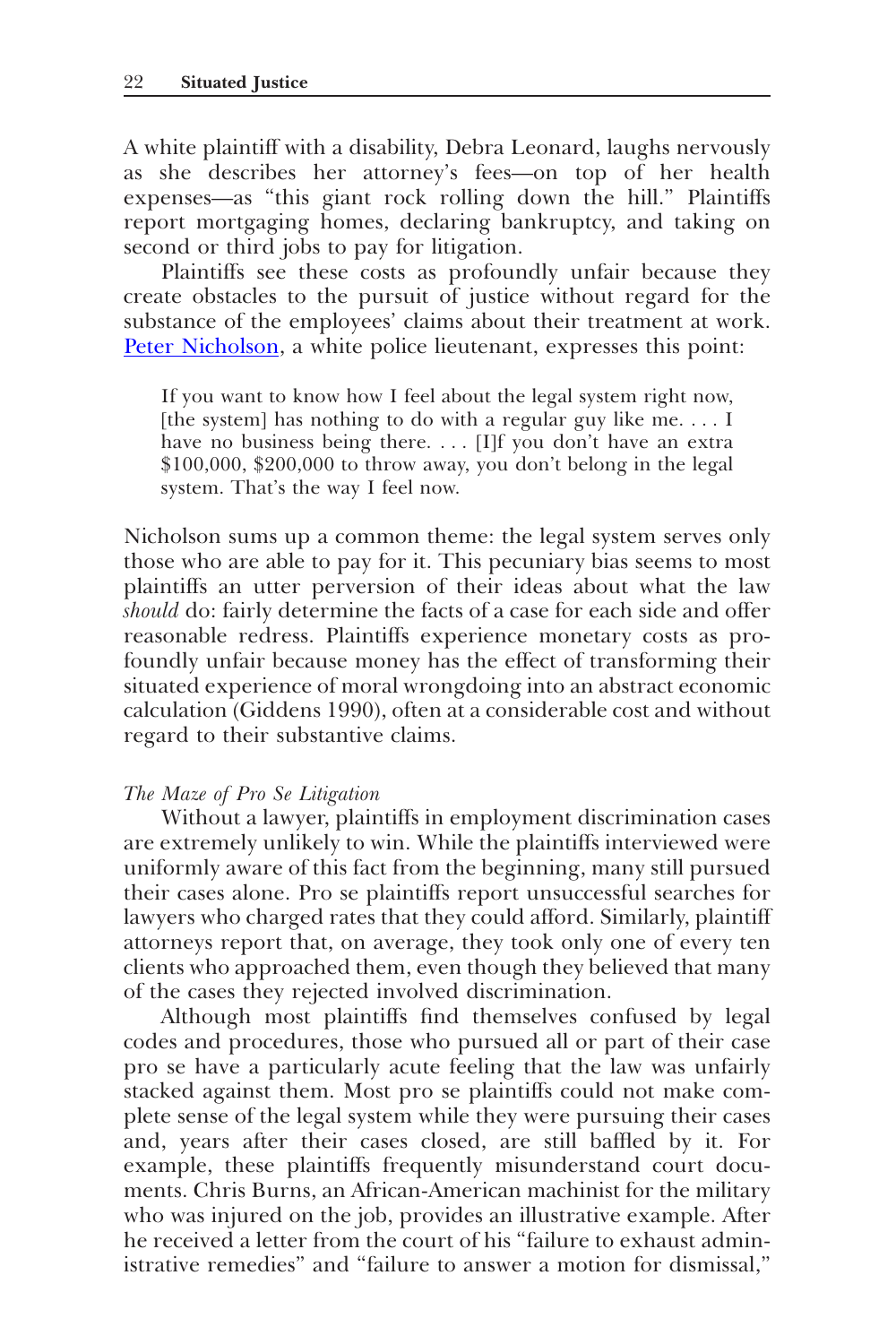he thought the case was over. He actually had 30 days to revise his original complaint. His case was dismissed for want of prosecution.

Pro se plaintiffs describe litigation as an overwhelming maze of technical complications and legalese. "I got so, you know, depressed," **[Burns](http://www.americanbarfoundation.org/media/Quote16MrsBurns.mp3)** says. "They send you through all this red-tape gobbledy-goo, and they say these big 25-cents words. And you *know* without a lawyer degree that you don't understand a thing that they are telling you." Pro se plaintiffs' insufficient institutional resources and sense of powerlessness clash with their enduring belief that they indeed were discriminated against in the workplace. Experiences such as Burns's violate plaintiffs' underlying assumptions of legal fairness—that the courts could or should treat them equally by assessing the actual details of their discrimination claims. "Red-tape gobbledy-goo" should not determine a case's outcome. This dissonance adds fuel to plaintiffs' perception that the law is profoundly biased against them.

## *Personal Burdens and Defendant Favoritism*

Plaintiffs' narratives highlight two other factors that inform their sense that the process of pursuing a lawsuit is unfair: the toll on their personal lives and the defendant team's ability to bias the course of litigation.

For about half of the plaintiffs interviewed (21), the personal burdens of pursuing a legal case are numerous. Plaintiffs repeatedly tell emotional stories of depression, addiction, bankruptcy, and divorce, and some attribute these ailments to the stress of their lawsuits.4 A number of plaintiffs cried during their interviews. For many, these personal problems began prior to the lawsuit, with the indignity and helplessness of losing their jobs. As they remember, the case itself created new problems.

[Gerry Handley](http://www.americanbarfoundation.org/media/Quote17GerryHandley.mp3) describes his lawsuit as the cause of monumental personal devastation: "I lost my wife and my family and my home. I had a million-dollar home at that time. . . . My wife left me . . . because I became unbearable to be around. And I lost my kids." Handley's wife sued him and received half his settlement. Although his losses are extreme, the personal stresses that he attributes to the lawsuit—family tension, economic uncertainty, and transformation of his personality—are commonly reported. While plaintiffs do not use a vocabulary of fairness, per se, to frame the personal toll on their intimate relationships, they do see this toll as a consequence of a legal system that places undue burdens on plaintiffs. Their assessments of fairness are grounded in their orientation to and

<sup>4</sup> While we cannot assess the accuracy of these claims, there is ample scholarly evidence that pursuing a lawsuit can cause such problems (e.g., Blanchard et al. 1998).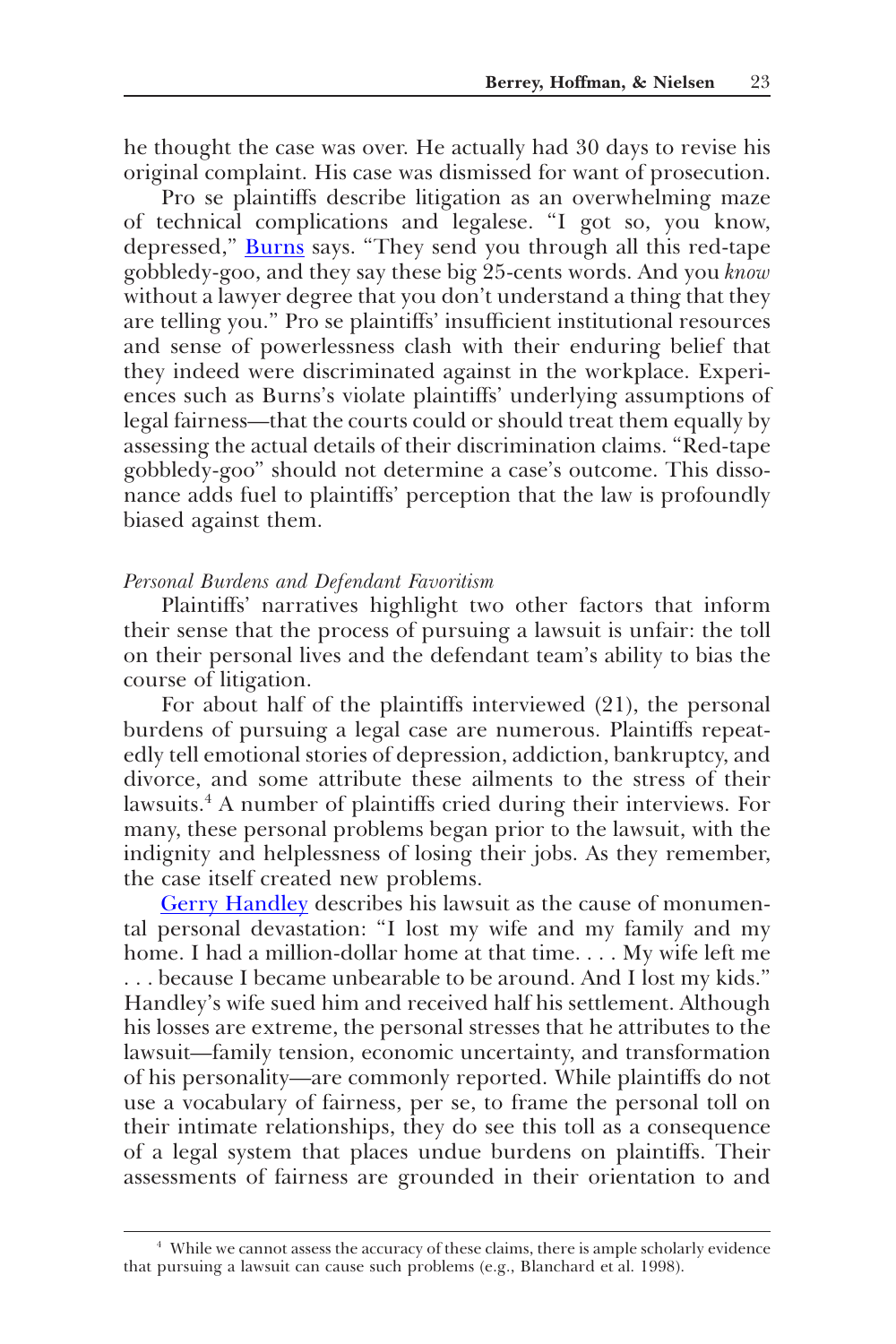investment in their cases and filtered through charged emotions. This is not a dispassionate process for plaintiffs as it is for defendants' representatives.

Plaintiffs recognize some of the advantages that defendantemployers enjoy in litigation. Several plaintiffs report that defendants and their attorneys actively gamed the system and maliciously misled judges and juries without being held accountable. [Lois](http://www.americanbarfoundation.org/media/Quote18LoisSmith.mp3) [Smith,](http://www.americanbarfoundation.org/media/Quote18LoisSmith.mp3) a white foreman of engineers, tells us that she suffered six or seven "horrible" days of depositions during her trial. "They kept trying to turn it around to me, me, me," she says. "It's unbelievable what they do to you." Later in the interview, she recalls, "This stuff was allowed to come out that was so ludicrously untrue."

Plaintiffs, especially pro se plaintiffs, frequently find themselves disappointed by judges and juries, and the report that these authorities favor defendants. Plaintiffs recollect these experiences as they describe their perception that the litigation process is merely a contest to manipulate instead of a mechanism for vindication. [Smith](http://www.americanbarfoundation.org/media/Quote19LoisSmith.mp3) says, "Honestly there is no such thing as a fair lawsuit. I mean, it's who plays a better game."

Plaintiffs' accounts of an unfair personal toll arise from an individualized system of litigation. Individual plaintiffs must provide the resources, both financial and psychological, to propel discrimination cases along. Their accounts of staying in litigation reveal the real-life burdens of believing in, and fighting for, fairness. Their ideals of fairness help them make sense of employers' structural advantages. Plaintiffs invoke this ideal to call out the instances where they observe the undue power exercised by employers and the complicity of the courts. Yet Smith and other plaintiffs also assume that they would have been on equal footing if they had just had the opportunity to air their substantive arguments fully. If only they could tell a judge or jury exactly what happened to them, the reasoning goes, the process would be fair and they would win. As it turns out, there is little evidence that this would be so. However, the very belief that an idealized legal system would function as a truth machine can legitimize an actualized system that is inherently—and, for plaintiffs, painfully—unequal.

## **Resolving Cases**

As we have noted, employment civil rights plaintiffs who pursue individual claims constitute the vast majority of cases, but they generally do not fare well in court. In addition, such cases rarely end with a court decision based on an assessment of the legal claim. Few cases have an unequivocal winner and loser. Approximately 50 percent of cases end in settlement; most of the rest are decided on procedural grounds (Nielsen et al. 2008). In this section, we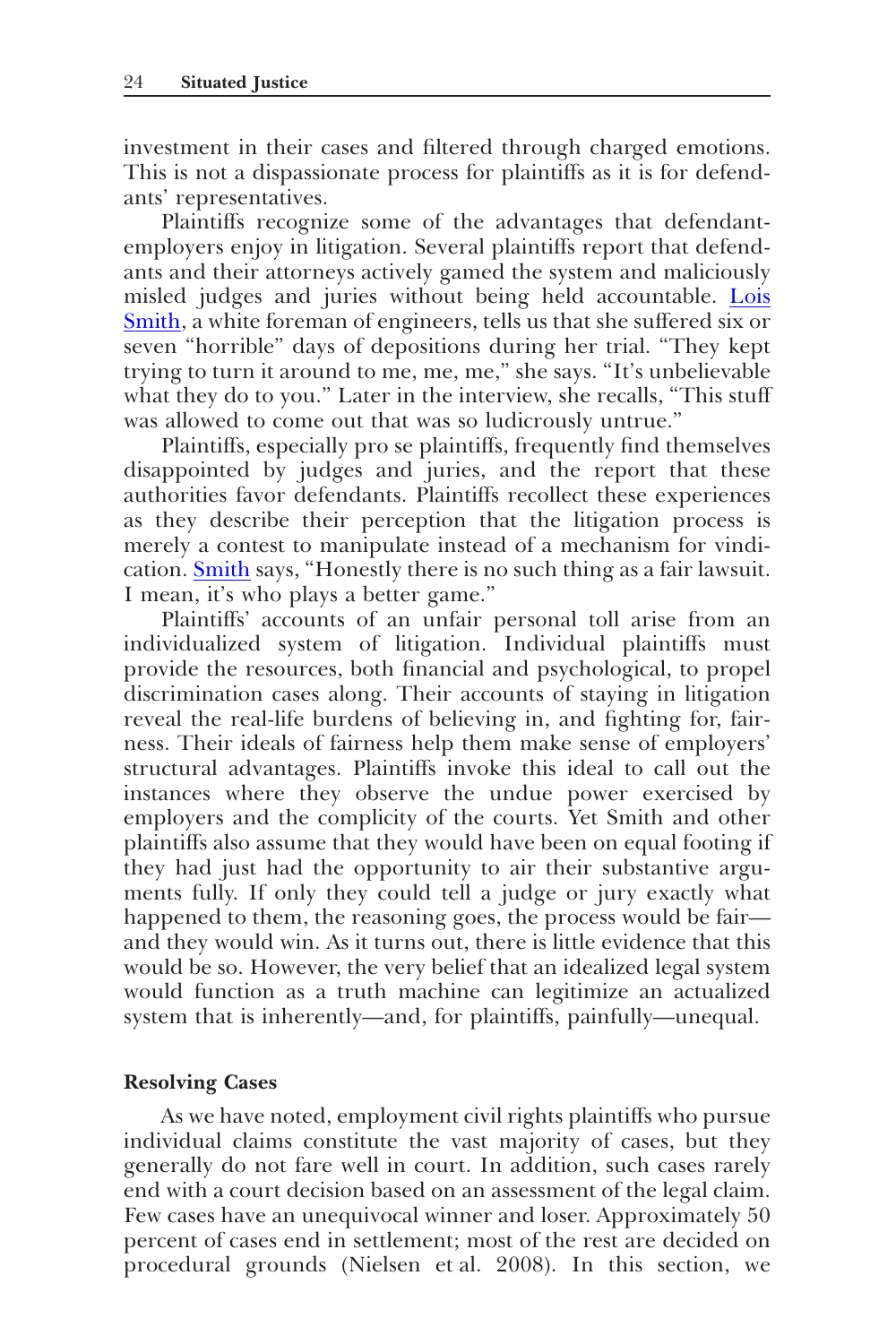analyze how each side of a discrimination lawsuit perceives fairness during the stage of case resolution.

# *Defendants' Representatives' Perceptions of Strategic (but Unfair) Nuisance Settlements*

"We're here to make a profit. . . . Some cases you'll settle out early."

Defendants' representatives uniformly told us that if a case survives a motion for summary judgment, they usually aim to negotiate a small settlement as early as possible. This serves to minimize damage to the organization. David Lever explains, "[T]he majority of our cases will either settle early for nuisance value or lower values where we can at least make the business case that it's going to cost us less to enter into the settlement than it would be to proceed." When pressed about nuisance value, Lever says, "Maybe \$1,000 or \$1,500 or something." When he and other defendants' representatives make such statements, they are presenting themselves as efficient, effective lawyers and managers. Yet, given the large portion of settlements nationally, there is good reason to believe that defendant-employers actively orchestrate this pattern of case resolution and that courts depend on them to do so.

Defendants' representatives describe how they, together with outside counsel, appraise the short-term benefits of inexpensive early settlements and the long-term costs of fighting plaintiffs' claims. [Troy Pedlow](http://www.americanbarfoundation.org/media/Quote20TroyPedlow.mp3) articulates this simple cost-benefit analysis:

We're here to make a profit. . . . The sooner you can get rid of a case, the better. Obviously, the cheaper you can get rid of a case, the better. . . . I mean, this isn't rocket science.

Pedlow and others characterize these nuisance settlements as sound strategy, if somewhat unfair, since these cases presumably lacked merit. They consider nuisance settlements as especially useful—but especially unfair—when plaintiffs file claims after their employment has been terminated. Don Gale, discounts the many obstacles facing plaintiffs, as detailed in the previous data section, when he describes cases that allege discrimination in termination as "highway robbery . . . [The plaintiffs] have nothing to lose." Such assessments about law's fairness follow from national trends in these lawsuits: 60 percent of employment discrimination cases involve complaints about termination (Nielsen et al. 2008).

Very occasionally, a corporate executive might fight a case based on a longer-term calculation. After remarking that his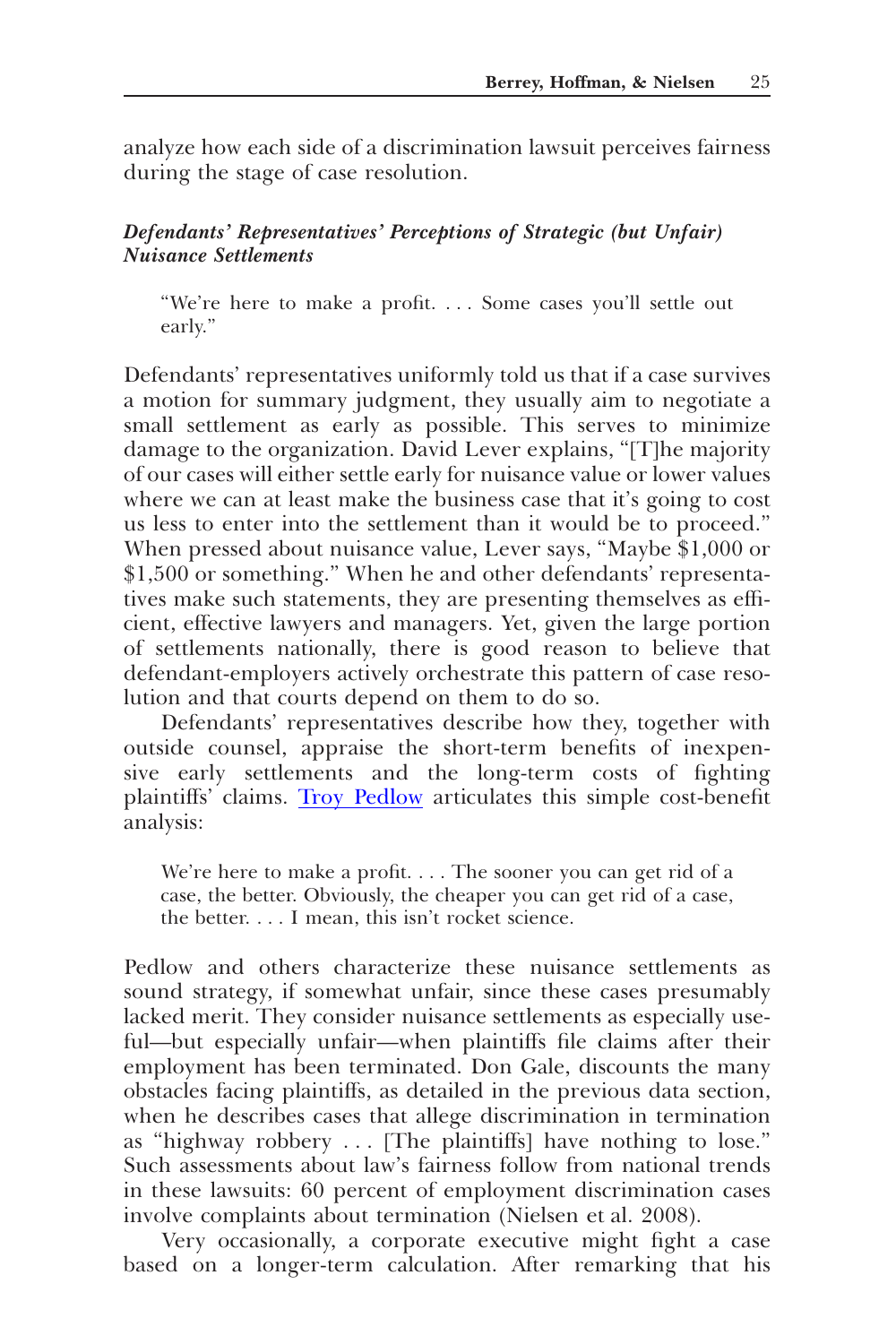company is in business to make profits, **[Pedlow](http://www.americanbarfoundation.org/media/Quote20TroyPedlow.mp3)** says that, as a matter of principle, his company does not want to be held hostage. He described the company's reaction to a plaintiff who was "holding us up":

Certain cases that are absolutely meritless, even though it's not the right cost-benefit analysis, you'll fight. Whatever it takes, you'll fight, because sometimes you just need to send the message.

Being "held up" is another example of a defendant's representative appealing to fairness to explain settlement decisions. This appeal rests on the notion that a truly fair legal process treats the parties as equals rather than allowing one to rob the other.

Such claims obscure the power dynamics at play. In addition to questioning the sincerity of plaintiffs' accusations, and thus minimizing the possibility of the defendant-employers' culpability, this framing hides the fact that nuisance settlements essentially buy employers out of trouble. In the aggregate, the majority of cases end in settlement, which serves to absolve employers of any kind of wide-scale effort to guarantee workplace equality. Employers' assertions of unfair settlements maintain the myth that discrimination lawsuits are typically meritless, while these settlements close the legal investigation and restrict public knowledge of the substance of the cases.

#### *Plaintiffs' Perceptions of Unfair Resolutions*

"I wanted my job back."

Whether they won or lost, whether they got a large or small settlement, plaintiffs largely feel disappointed by the final resolutions of their cases. Only three plaintiffs note that they are very satisfied with their outcome. Twenty-three say that they are not at all satisfied. Another 15 express ambivalence about both the process that led to the resolution and the substance of the resolution. Many feel that their original complaint was never addressed, much less resolved.

Slightly over 40 percent of plaintiffs interviewed report that they once hoped to get their jobs back or, if they were still employed when they filed, keep their jobs. This almost never happens. [Sam](http://www.americanbarfoundation.org/media/Quote23SamGrayson.mp3) [Grayson,](http://www.americanbarfoundation.org/media/Quote23SamGrayson.mp3) a white police officer, describes his \$100,000 settlement which was one of the largest among our plaintiffs, and considerably larger than the average \$30,000 settlement in our national sample—as "not anything big." He notes that a large portion went to his attorney. Regarding whether he thinks \$100,000 was a fair outcome, he says,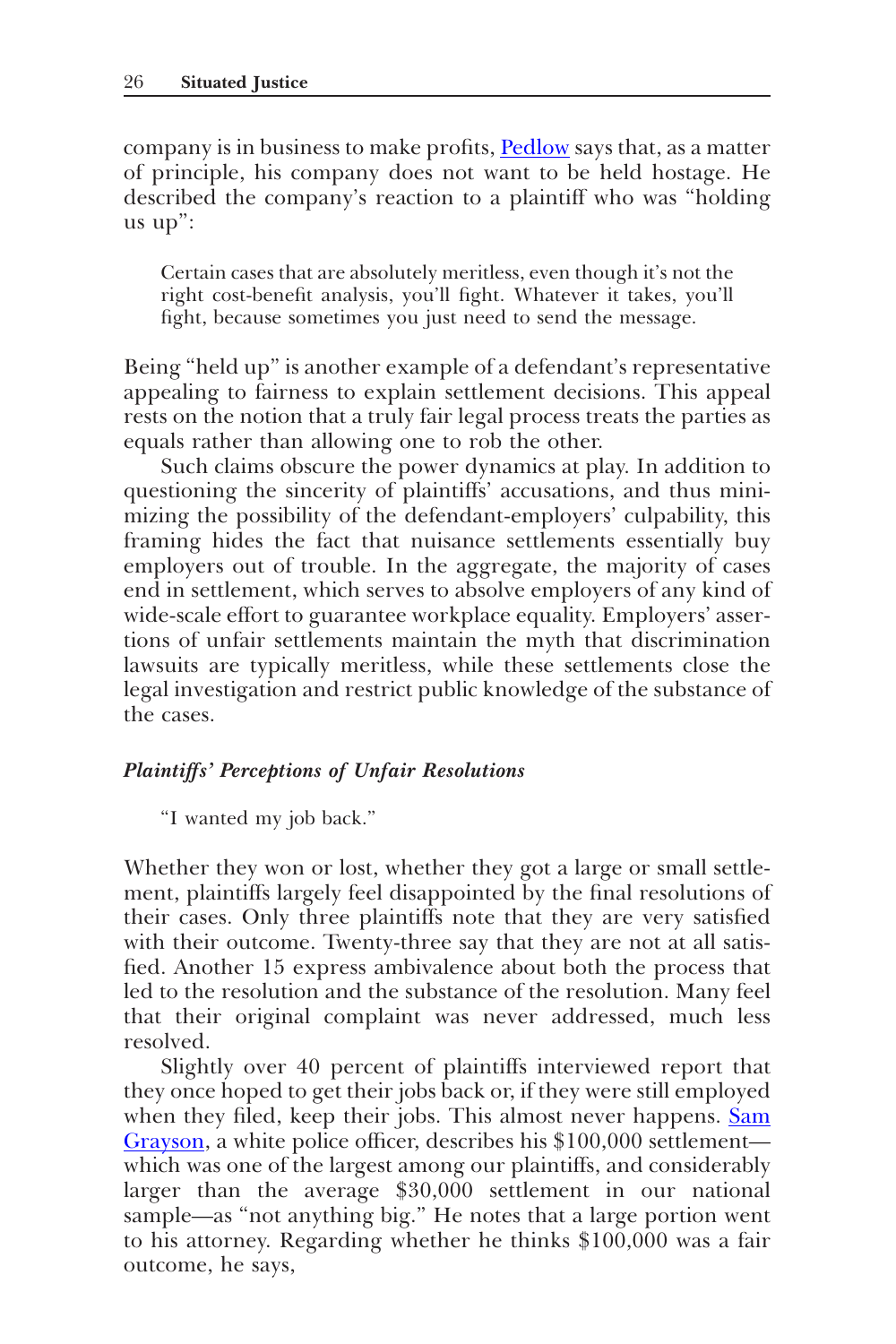R: I didn't want any money. I wanted my job back. . . . [T]o be completely honest with you, [I] cried and . . . felt like I lost because it wasn't about the money.

I: So even at that point you were still hoping to get your job back?

R: Yeah.

People only fight this hard over a job that they consider to be a good one. For many of our plaintiffs, the employer they sued was the last employer they ever had. Plaintiffs' disappointment about not being reinstated—expressed by those whom observers might identify as big winners *and* big losers—confirms prior findings that workers drastically misjudge the degree of job protection that the law provides (Kim 1997).

Nationally, plaintiffs in employment discrimination cases are far more likely to receive some financial compensation than they are to get their jobs back. That said, very few of our interviewees who received such compensation consider it adequate. Catherine Harris, a white manager for a city government, describes her \$160,000 early settlement as a "victory" but also recounts her disappointment in the case resolution—most notably the city's failure to fire the person who discriminated against her, because it was an affront to Harris's pride as a public servant. She is among the 22 plaintiff interviewees who we know won some kind of financial compensation. Half of these individuals report feeling somewhat satisfied with their case outcome—a far greater rate of satisfaction compared to those who won no financial compensation. Yet most of these plaintiffs describe the resolution as inadequate and unjust. Numerous plaintiffs echo Harris's sentiment that it was "not about the money."

Most plaintiffs believe they lost their cases for reasons entirely unrelated to the validity of their claims. Their losses violated their basic understanding of legal fairness as the impartial consideration and resolution of two parties' substantive claims. These plaintiffs report that they did not get a real hearing or that their lawyers pressured them to accept offers they disliked. A number—most vocally, the pro se plaintiffs—complain that their case was decided on technical procedures, not merit. [Chris Burns,](http://www.americanbarfoundation.org/media/Quote24ChrisBurns.mp3) the injured machinist who misunderstood his dismissal, recalls the explanation the court gave him for dismissing his pro se case:

[The court] say my doctor was late getting them the letter. For 12 years, I been fighting! . . . For me to fight for 12 years, and you going to tell me [I lost] because I was late with a letter? . . . I don't care if it was late or early. [My doctor is] still saying the same thing.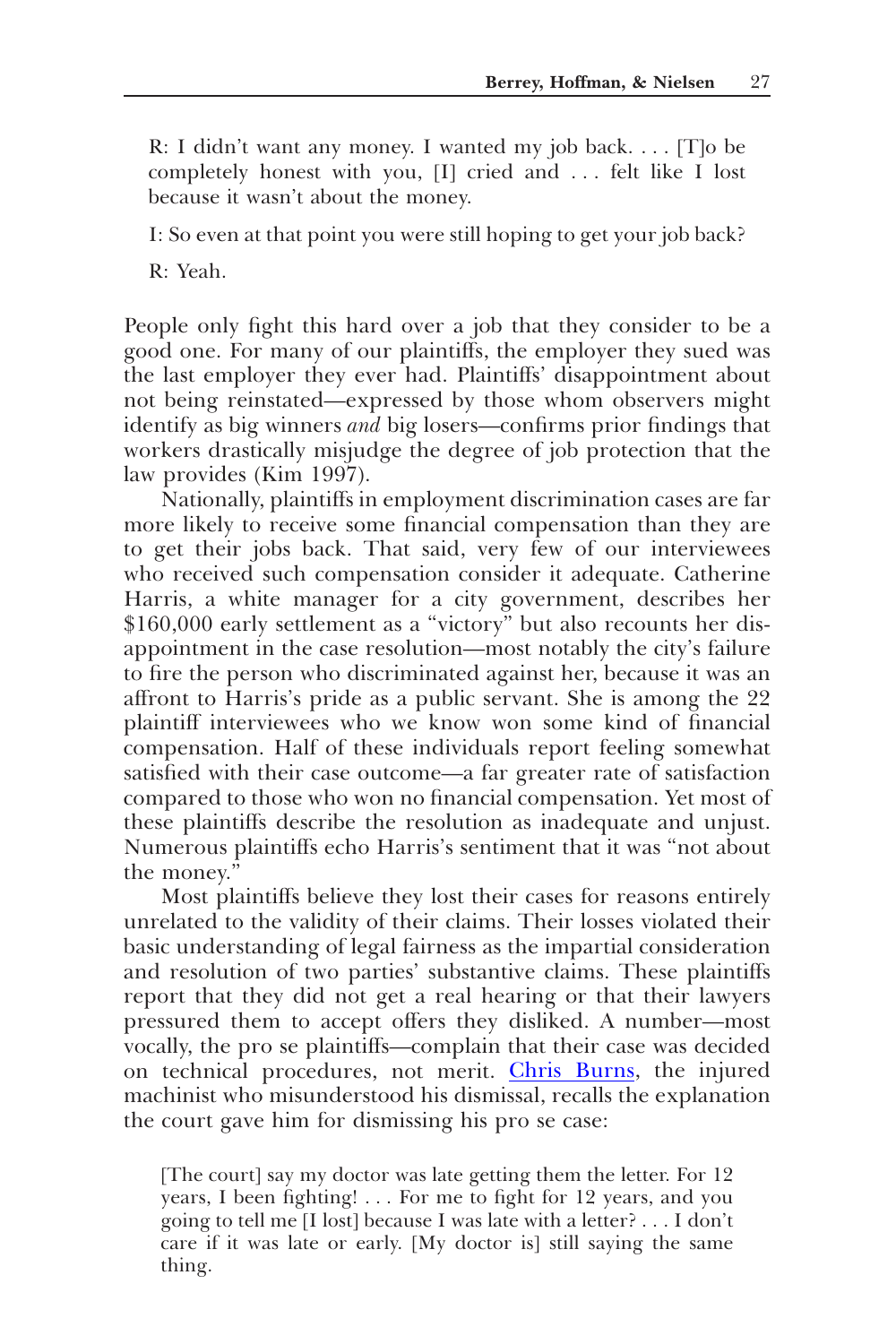Burns thinks the court should have resolved his case based on its content, not on what he considers a ridiculous technical requirement. Such sentiments inform his profound disillusionment with law.

Plaintiffs see unfairness in the resolutions of their cases, a point in litigation at which they are typically at a disadvantage relative to their employers. Plaintiffs' disadvantages should be understood not just in terms of small settlements and other unfavorable case outcomes, as traditionally defined in sociolegal scholarship. These disadvantages also include plaintiffs' failure to recoup a job and other material losses and their emotional disappointment, most notably with the huge gulf between hope and reality.

While some plaintiffs recognize ways that employer-defendants control litigation, this recognition does not shield them from the dominant pattern of small settlements or provide them with the decisive resolutions they expect. Nor does it buffer them from the inequalities of an individualized system of legal arbitration that systematically benefits the party with greater experience, resources, and legal savvy.

These cases, in the aggregate, are not the outcome of "battles" or "fights" between roughly equal adversaries.<sup>5</sup> From a situated justice perspective, these cases are something different entirely. They are routinized cooling-off periods. Defendants' representatives experience case resolutions as a professional nuisance, but for so many plaintiffs the same resolutions are horribly disappointing —even personally and professionally ruinous.

# **Conclusion: Toward Understanding Situated Justice**

Legal fairness is not something that people consider merely as an idealized or philosophical principle (although it is this too, as we have shown). For people who actually have been through a lawsuit, concrete and particular experiences profoundly inform their assessments of what is fair and unfair in the legal system. A situated justice approach takes this context as the starting point for the study of legal fairness. Our approach treats people's considerations of fairness as dynamically situated in their personal and organizational positions within the unequal institutional contexts of law.

We have demonstrated that defendants' representatives in employment discrimination cases—aided by greater organizational resources and personal distance from the dispute itself—view the legal system as unfair because it provides problem employees

<sup>&</sup>lt;sup>5</sup> For a parallel analysis of the rhetoric of warfare, see Baudrillard (1995).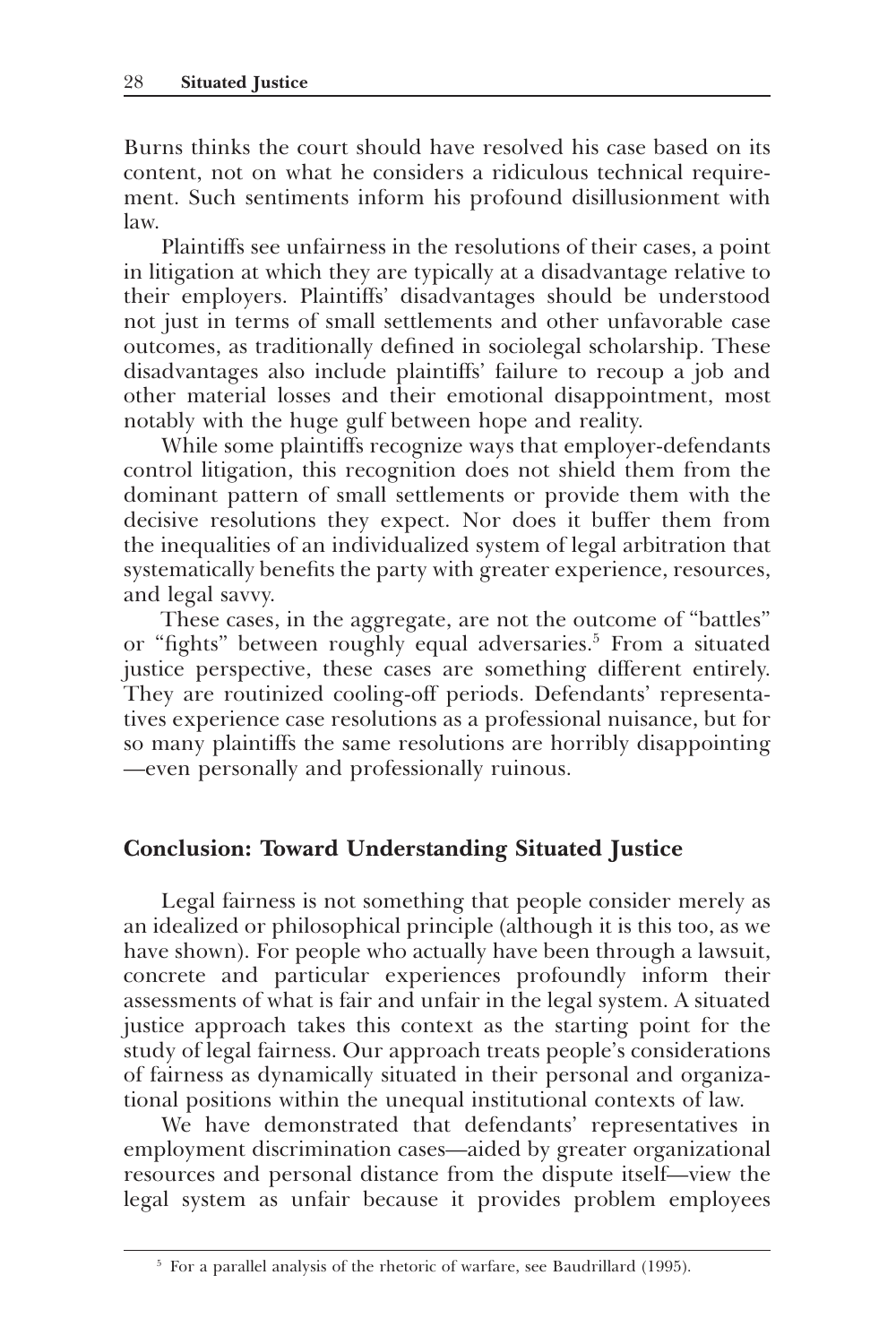with the power to pursue meritless cases. Plaintiffs, who typically lack legal experience, understand the law as a potentially powerful tool that fails them by unfairly inflicting personal burdens while protecting employers. Both sides see unfairness in the aspects of law that disadvantage them most. Yet, the very notion of fairness can belie the pernicious power dynamics that advantage employer-defendants.

These perceptions, power dynamics, institutional contexts, and consequences remain underexamined in studies that capture only a transcendent view of fairness by documenting people's perceptions of fairness in discrete or hypothetical encounters with the law. In real legal cases, fairness is central to both parties' understanding of justice. Each party bases its view of fairness on what it sees as the relative advantages of its opposition. Our findings are therefore consistent with procedural justice research insofar as we find that perception of the fairness of legal processes is a key factor in the evaluation of the law's efficacy. However, our findings point to five important insights that are downplayed or altogether ignored in this literature and that push the study of fairness toward broader law and social science areas.

First, people's assessments of fairness, both abstract and concrete, are part of their dynamic, subjective legal consciousness. The parties' narratives suggest that litigants evaluate fairness throughout the months or years of their legal entanglements, rather than at a single point in time. As our data analysis reveals, litigants' sense of unfairness seems to accumulate, piling on through a series of experiences characteristic of different stages of a lawsuit. This is especially true for plaintiffs, who generally approach their cases with little or no litigation background and are thus interpreting their experiences de novo. Future research can continue to document this fluidity of legal perceptions, keyed to the duration of legal encounters and to changing circumstances (for one example, see Gonzales 2011).

Second, it is apparent in our findings that perceptions of fairness are filtered through varied emotional valences. Furthermore, a situated justice analysis highlights the social and organizational structuring of emotions. For example, our attention to defendants' representatives—a study "up" of people in positions of power (Nader 1972)—demonstrates that their organizational roles insulate them from the material, personal, professional, and emotional costs of a lawsuit that plaintiffs typically face.

Third, the meaning of fairness is relational in actual legal cases. Each side assesses fairness through relative comparisons between their experiences and (what they witness of) the opposing side, whom they see as gaming and benefiting from the legal system. Through these comparisons, the parties together construct the idea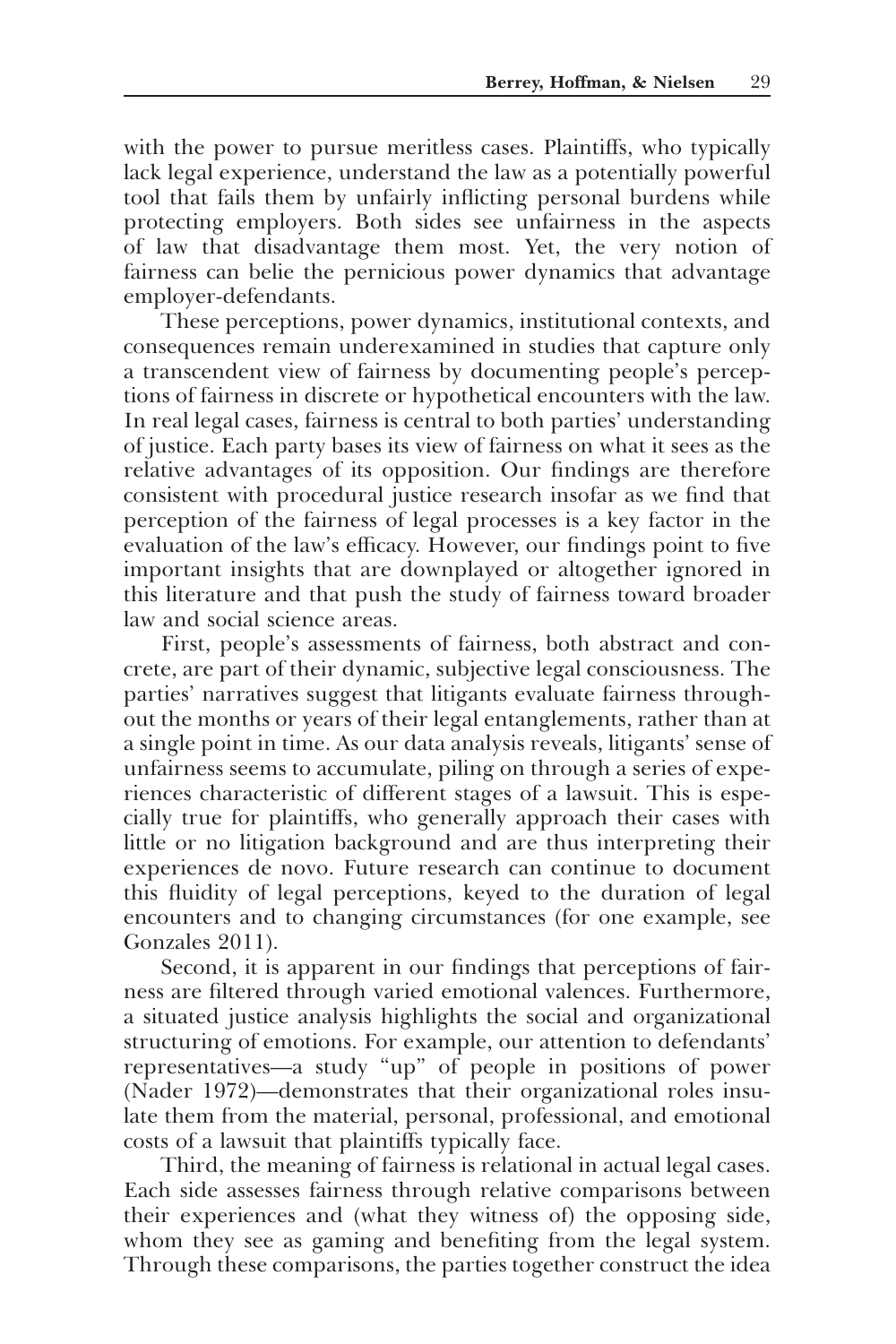of justice. These findings lend support to a "relational model" of conflict resolution (Tyler 1989; Tyler & Lind 1992)—which posits that people's assessments of a "resolution" are crucially shaped by their evaluation of the competence, interests, and power of the other actors involved—although we call for greater sensitivity to cultural constructs in people's relational assessments of law.

Fourth, and of particular importance, is that legal processes and legal outcomes are often blurred in actual litigation cases. The parties' stories about resolving legal cases complicate the distinction between process and outcome that is a mainstay of the procedural justice literature. For defendant-employers, the work of shaping legal outcomes, most evidently through nuisance settlements, is part and parcel of the legal process. Defendants' representatives are less concerned with the outcome of any individual case unless it exposes their organization to massive liability. They are more concerned with shaping the typical outcomes (and managing the overall costs) of the multiple cases filed against the organization. Hence, defendants' representatives characterize the fairness of case resolutions—even the fairness of an individual case—in reference to this larger set of cases, not in terms of a single and static legal encounter or court decision. This insight is completely lost to designs that employ hypothetical scenarios.

Plaintiffs' accounts of case resolutions raise additional questions about the scholarly cleavage between legal process and outcome. The plaintiffs consider the outcome as something broader than a court decision on their case. Sam Grayson, the police officer, sees the most important outcome as whether or not he got his job back, not what scholars would record as his \$100,000 "settlement." Chris Burns, the injured machinist who lost on a technicality, does not differentiate between the process (the application of procedural rules) and the outcome (dismissal); he does not believe his case had a real outcome because the court never made a substantive decision. These observations are not easily explained in terms of either procedural or substantive justice. It is impossible for the analyst to decide whether a plaintiff's dissatisfaction with a case resolved on legal technicalities is a "procedural" or "substantive" problem. Although some litigants make conceptual distinctions between process and outcome, they do not necessarily do so, and they may not consider these distinctions particularly salient or important compared to other aspects of their legal encounters. They draw such distinctions when the situation calls for it. Legal scholars can follow their lead here.

Fifth, and finally, our situated justice analysis illustrates the ways in which shared cultural concepts such as fairness relate to the substantial material and psychological asymmetries between the powerful employer and the less powerful employee. The real-life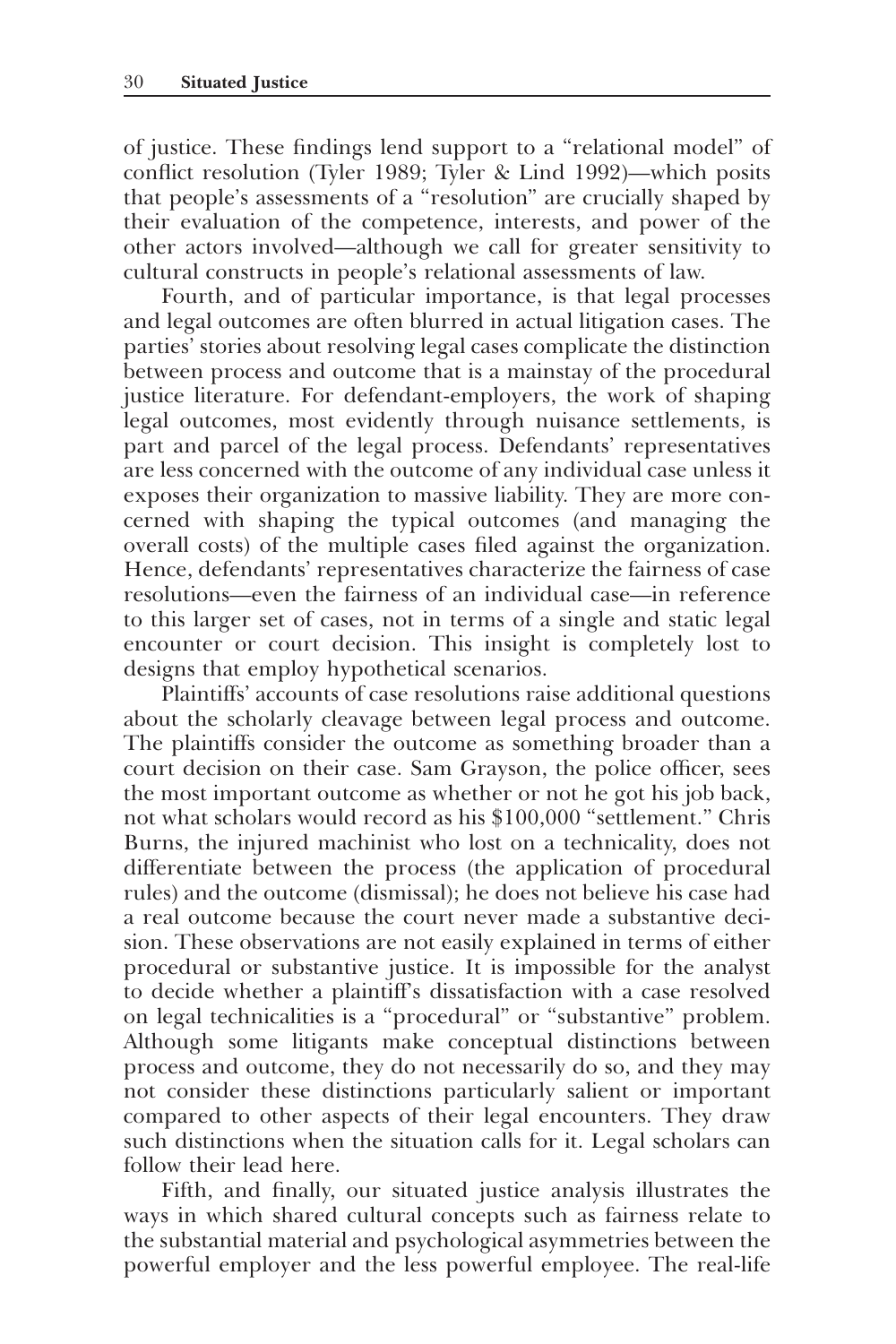institutional conditions of litigation, such as private market for lawyers, are largely inequitable. This context shapes the particular issues upon which people base their evaluations of fairness. Those most disadvantaged in this system—plaintiffs without lawyers and plaintiffs who experience their lawyers as incompetent or corrupt are most confused about law and see it as most unfair. Their confusion further exacerbates their sense that law is entirely biased against the proverbial little person. In light of this structural context, we should *expect* plaintiffs to feel betrayed. Their sense of law's unfairness is a reflection of the non-neutrality of the playing field.

Cultural constructs such as fairness can contribute to the masking and exacerbation of inequality. As their narratives suggest, most plaintiffs eventually recognize the advantages enjoyed by defendant-employers in court, but plaintiffs often bring to their cases perfectly reasonable assumptions about how the law *should* work. These assumptions are quite different from how the law does, in fact, work. This discrepancy can strongly influence how plaintiffs assess the fairness of the legal system as they pursue their cases, as evident in their reported disappointment about their unrealized hopes for vindication. Somewhat paradoxically, these assumptions can serve to further legitimize the law in the abstract even when litigants come to believe that the law is unfair in the particular.

How well does the employment discrimination system eliminate workplace inequality and produce a sense of legitimacy for the courts? Our data allow us only speculation. It seems that litigation, as currently structured, is problematic in that so many cases become cooling-off periods in which employers wait out unrepresented plaintiffs whose cases, in all likelihood, will be dismissed. For the plaintiffs who survive this process, it often leads to small settlements that are not significant enough to induce an employerorganization to change its internal practices. Asymmetries in parties' experiences with litigation, resources, and degree of emotional distance put plaintiffs at a significant disadvantage in employment discrimination cases, thus further contributing to their strong sense of disillusionment with legal remedy. None of this transpires in the abstract, but always within the situated experience of fleshand-blood litigants and weaved into the memories they carry with them.

Even when litigation makes defendants' representatives and their bosses feel powerless, it is a system they are largely able to manage and manipulate. The unfairness that they describe is mitigated by their organizational position. Whether they are sued or not, "they still go to work every day and still get paid." For plaintiffs who declare bankruptcy, turn to drugs and alcohol, or lose their marriages, the costs are significantly higher and often tragic.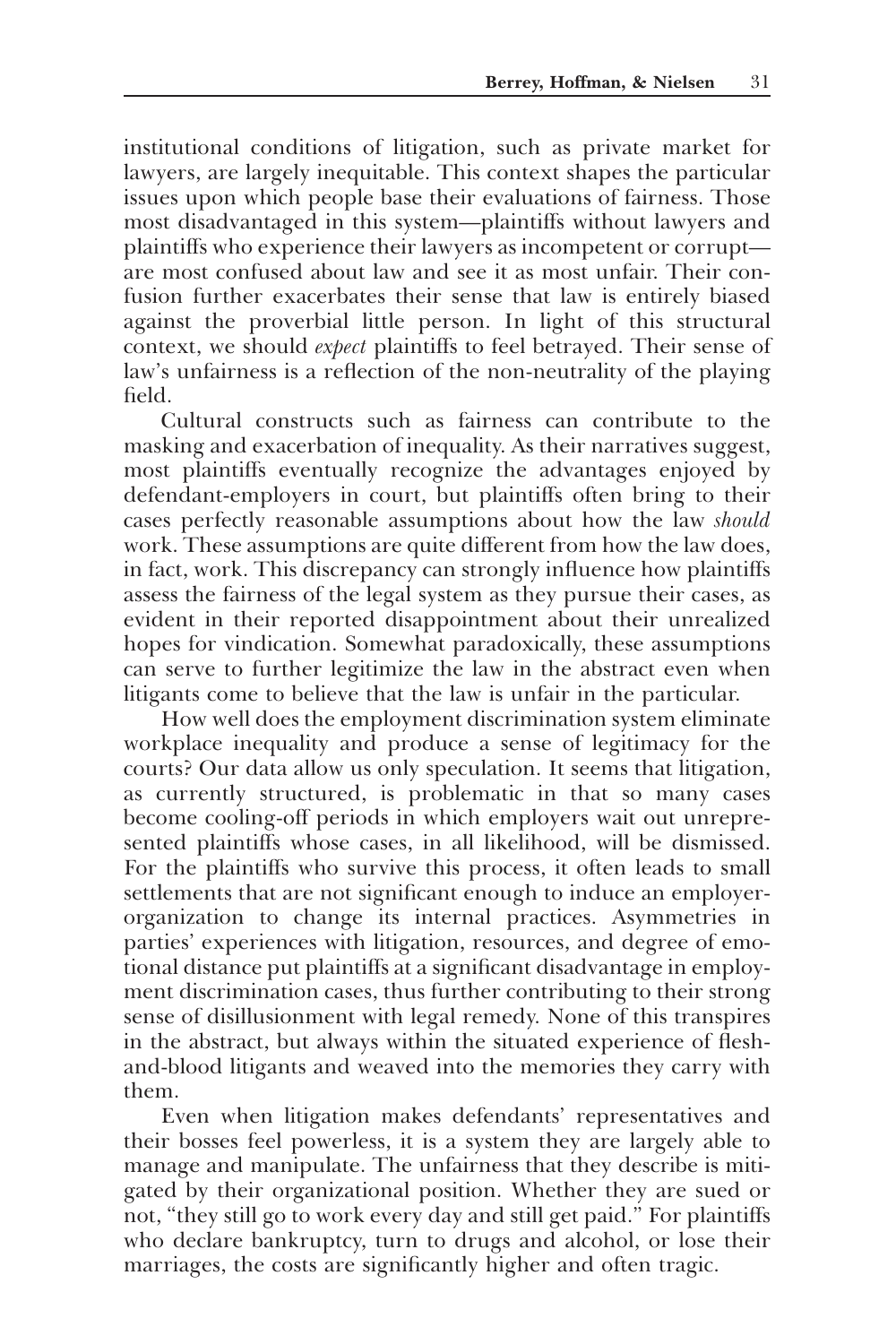The high-minded idealism of political theorists, such as Rawls's simple yet radical notion of justice as fairness, is essential to projects that rely on abstract criteria for a good society. Yet, our analysis reveals how easily idealism can become ideology in social practice. Our findings show how cultural constructs can contribute to the unequal conditions that enable the haves to come out ahead of the have-nots. Even though plaintiffs and defendants' representatives agree that discrimination litigation is unfair, the ideal of fairness remains a centerpiece of the popular fiction that litigation is a real dispute between equivalent adversaries. When scholars adopt a similarly uncritical view of fairness, we are complicit in this game of masquerade.

## **References**

- Abel, Richard L. (1998) *Speaking Respect, Respecting Speech*. Chicago: Univ. of Chicago Press.
- Abrego, Leisy (2011) "Legal Consciousness of Undocumented Latinos: Fear and Stigma as Barriers to Claims Making for First and 1.5 Generation Immigrants," 45 *Law & Society Rev.* 337–69.
- Adler, Jane, Deborah Hensler, & Charles Nelson (1983) Simple Justice: How Litigants Fare in the Pittsburgh Court Arbitration Program. The RAND Corporation.
- Alexander, Jeffrey C. (2004) "Cultural Pragmatics: Social Performance between Ritual and Strategy," 22 *Sociological Theory* 527–73.
- Baudrillard, Jean (1995) *The Gulf War Did Not Take Place*. Bloomington, IN: Indiana Univ. Press.
- Berrey, Ellen, & Laura Beth Nielsen (2007) "Rights of Inclusion: Integrating Identity at the Bottom of the Dispute Pyramid," 32 *Law & Social Inquiry* 233–60.
- Berrey, Ellen C. (2011) "Why Diversity Became Orthodox in Higher Education, and How It Changed the Meaning of Race on Campus," 37 *Critical Sociology* 573–96.
- Bisom-Rapp, Susan (1999) "Bulletproofing the Workplace: Symbol and Substance in Employment Discrimination Law and Practice," 26 *Florida State Univ. Law Rev.* 959–1049.
- Blanchard, Edward B., et al. (1998) "Effects of Litigation Settlements on Posttraumatic Stress Symptoms in Motor Vehicle Accident Victims," 11 *J. of Traumatic Stress* 337–54.
- Blumer, Herbert (1962) "Society as Symbolic Inter-Action," in Rose, A. M., ed., *Human Behavior and Social Processes*. Boston: Houghton Mifflin Co.
- Bourdieu, Pierre. (1984) *Distinction: A Social Critique of the Judgement of Taste*. Nice, T. R., ed. Cambridge: Harvard Univ. Press.
- Bumiller, Kristen (1987) "Victims in the Shadow of the Law: A Critique of the Model of Legal Protection," 12 *Signs: J. of Women and Culture in Society* 421–534.
- Burke, Thomas F. (2002) *Lawyers, Lawsuits, and Legal Rights*. Berkeley: Univ. of California Press.
- Burke, Tom (2003) "How Do Rights Work? The Case of the Americans with Disabilities Act," *Rights and Realities: Legal and Social Scientific Approaches to Employment Discrimination*. Stanford Law School.
- Clermont, Kevin M., & Theodore Eisenberg (1992) "Trial by Jury or Judge: Transcending Empiricism," 77 *Cornell Law Rev.* 1170–74.
	- (2002) "Plaintiphobia in the Appellate Courts: Civil Rights Really Do Differ from Negotiable Instruments?," 2002 *University of Illinois Law Rev.* 947–77.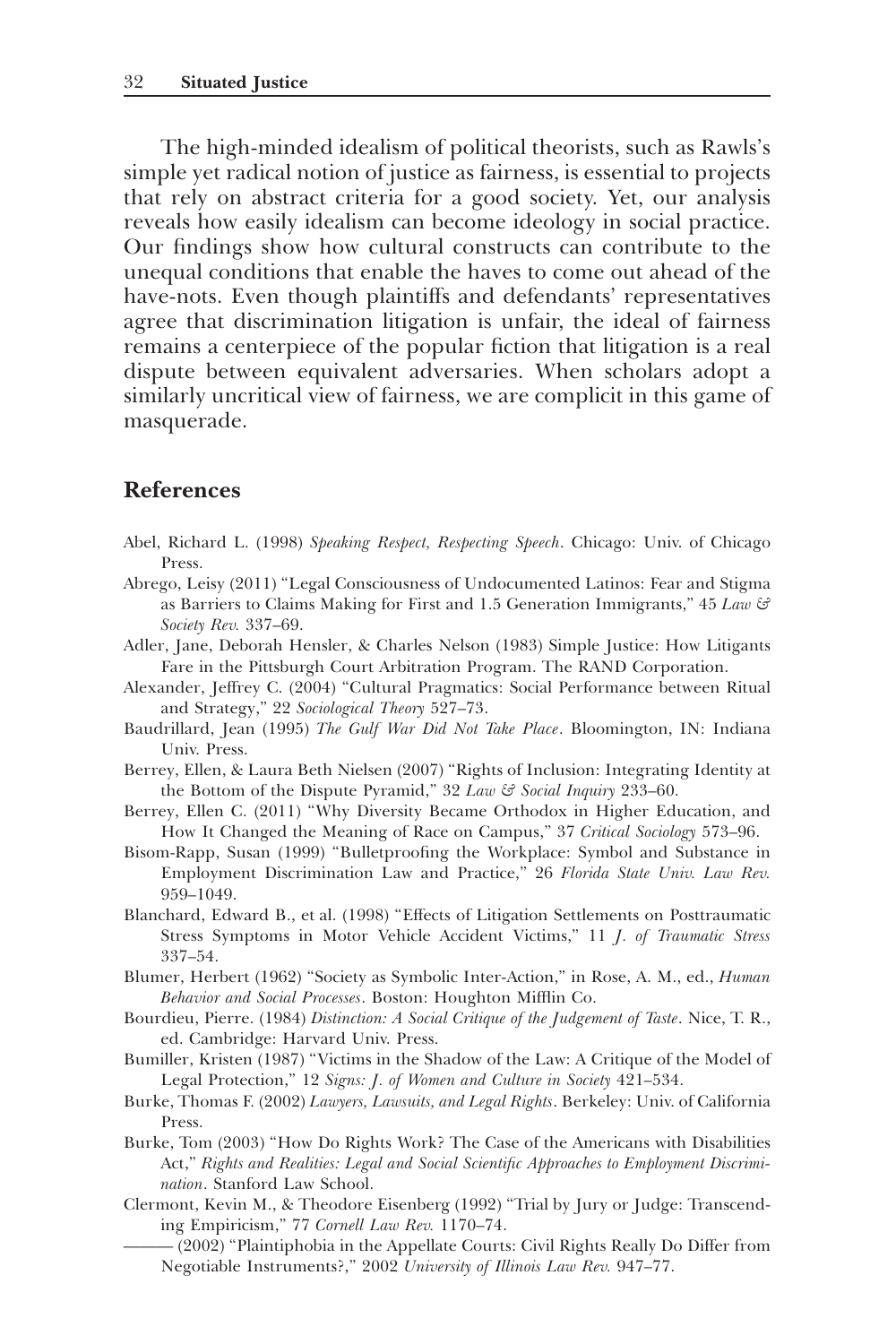- Clermont, Kevin M., & Stewart J. Schwab (2004) "How Employment Discrimination Plaintiffs Fare in Federal Court," 1 *J. of Empirical Legal Studies* 429–58.
	- ——— (2009) "Employment Discrimination Plaintiffs in Federal Court: From Bad to Worse?" 3 *Harvard Law & Policy Rev.* 103–32.
- Collie, Thérèse, Graham Bradley, & Beverley A. Sparks (2002) "Fair Process Revisited: Differential Effects of Interactional and Procedural Justice in the Presence of Social Comparison Information," 38 *J. of Experimental Social Psychology* 545–55.
- Curran, Barbara A. (1977) *The Legal Needs of the Public: The Final Report of a National Survey*. Chicago: American Bar Foundation.
- Donohue, John J., & Peter Siegelman (1991) "The Changing Nature of Employment Discrimination Litigation," 43 *Stanford Law Rev.* 983–1033.
- Edelman, Lauren B. (1992) "Legal Ambiguity and Symbolic Structures: Organizational Mediation of Civil Rights Law," 97 *American J. of Sociology* 531–76.
- Edelman, Lauren B. (2005) "The Endogeneity of Law: Civil Rights at Work," in Nelson, Robert L., & Laura Beth Nielsen, eds., *Handbook of Employment Discrimination Research: Rights and Realities*. Dordrecht, Netherlands: Springer.
- Engel, David M., & Frank W. Munger (2003) *Rights of Inclusion: Law and Identity in the Life Stories of Americans with Disabilities*. Chicago: Univ. of Chicago Press.
- Ewick, Patricia, & Susan S. Silbey (1998) *The Common Place of Law: Stories from Everyday Life*. Chicago: Univ. of Chicago Press.
- Felstiner, William, Richard Abel, & Austin Sarat (1980) "The Emergence and Transformation of Disputes: Naming, Blaming, and Claiming," 15 *Law & Society Rev.* 631–55.
- Festinger, Leon, & James Carlsmith (1959) "Cognitive Consequences of Forced Compliance," 58 *J. of Abnormal and Social Psychology* 203–10.
- Fiske, Susan T. (1998) "Stereotyping, Prejudice, and Discrimination," in Gilbert, D. T., S. T. Fiske, & G. Lindzey, eds., *Handbook of Social Psychology*. New York: McGraw-Hill.
- Fleury-Steiner, Benjamin Dov. (2004) *Jurors' Stories of Death : How America's Death Penalty Invests in Inequality*. Ann Arbor: Univ. of Michigan Press.
- Folger, Robert (1984) "Perceived Injustice, Referent Cognitions, and the Concept of Comparison Level," 14 *Representative Research in Social Psychology* 88–108.
- Galanter, Marc (1974) "Why the Haves Come Out Ahead: Speculations on the Limits of Legal Change," 9 *Law & Society Rev.* 95–160.
- Giddens, Anthony (1990) *The Consequences of Modernity*. Stanford, CA: Stanford Univ. Press.
- Gonzales, Roberto G. (2011) "Learning to Be Illegal: Undocumented Youth and Shifting Legal Contexts in the Transition to Adulthood," 76 *American Sociological Rev.* 602– 19.
- Greenberg, Jerald (1987) "A Taxonomy of Organizational Justice Theories," 12 *The Academy of Management Rev.* 9–22.
- Grossman, Joel B., Herbert M. Kritzer, & Stewart Macaulay (1999) "Do the 'Haves' Still Come Out Ahead?," 33 *Law & Society Rev.* 803–10.
- Haltom, William, & Michael McCann (2004) *Distorting the Law: Politics, Media, and the Litigation Crisis*. Chicago: Univ. of Chicago Press.
- Hirsch, Elizabeth, & Christopher J. Lyons (2010) "Perceiving Discrimination on the Job: Legal Consciousness, Workplace Context, and the Construction of Race Discrimination," 44 *Law & Society Rev.* 269–98.
- Hirsh, C. Elizabeth (2008) "Settling for Less? The Organizational Determinants of Discrimination-Charge Outcomes," 42 *Law & Society Rev.* 239–74.
- Hirsh, C. Elizabeth, & Sabino Kornrich (2008) "The Context of Discrimination: Workplace Conditions, Institutional Environments, and Sex and Race Discrimination Charges," 113 *American J. of Sociology* 1394–432.
- Kim, Pauline T. (1997) "Bargaining with Imperfect Information: A Study of Worker Perceptions of Legal Protection in an At-Will World," 83 *Cornell Law Rev.* 105–60.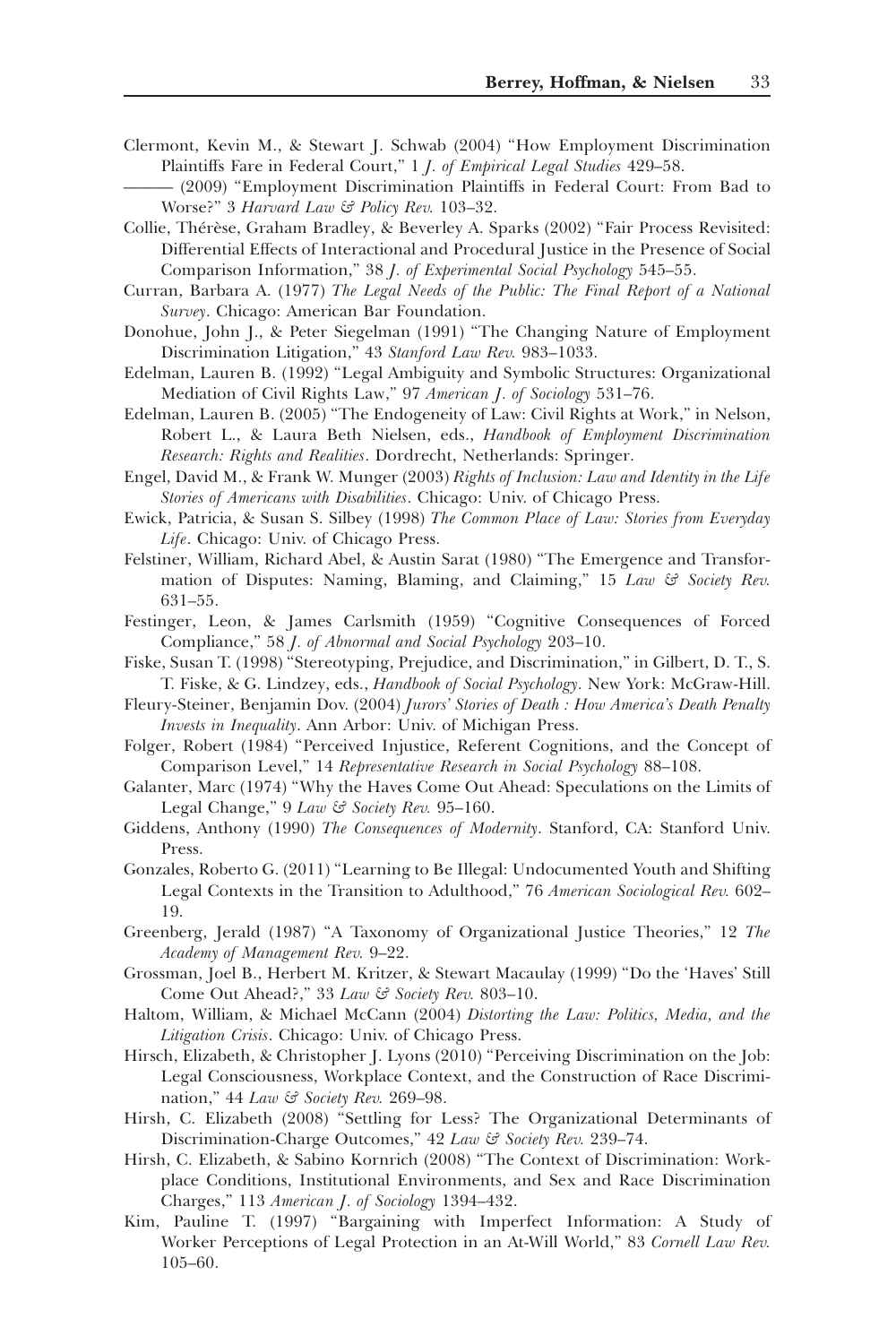- Kirkland, Anna (2008) "Think of the Hippopotamus: Rights Consciousness in the Fat Acceptance Movement," 42 *Law & Society Rev.* 397–432.
- Larson, Erik W. (2004) "Institutionalizing Legal Consciousness: Regulation and the Embedding of Market Participants in the Securities Industry in Ghana and Fiji," 38 *Law & Society Rev.* 737–68.
- Lind, Allan E., & Tom R. Tyler (1988) *The Social Psychology of Procedural Justice*. New York: Plenum.
- Lind, E. Allan, et al. (1993) "Individual and Corporate Dispute Resolution: Using Procedural Fairness as a Decision Heuristic," 38 *Administrative Science Q.* 224–51.
- Lind, E. Allan, et al. (1990) "In the Eye of the Beholder: Tort Litigants' Evaluations of Their Experiences in the Civil Justice System," 24 *Law & Society Rev.* 953–96.
- Lofland, John, & Lyn H. Lofland (1995) *Analyzing Social Settings: A Guide to Qualitative Research and Analysis*. Belmont, CA: Wadsworth.
- MacCoun, Robert J. (2005) "Voice, Control, and Belonging: The Double-Edged Sword of Procedural Fairness," 1 *Annual Rev. of Law and Social Science* 171–201.
- Major, Brenda, et al. (2002) "Perceiving Personal Discrimination: The Role of Group States and Legitimizing Ideology," 82 *J. of Personality and Social Psychology* 269–82.
- Marshall, Anna-Maria (2008) "Injustice Frames, Legality and the Everyday Construction of Sexual Harassment," 28 *Law & Social Inquiry* 659–89.
- McCann, Michael (2006) "On Legal Rights Consciousness: A Challenging Analytical Tradition," in Fleury-Steiner, B., & L. B. Nielsen, eds., *The New Civil Rights Research: A Constitutive Approach*. Williston, VT: Dartmouth/Ashgate Press.
- Merry, Sally Engle (1990) *Getting Justice and Getting Even: Legal Consciousness among Working-Class Americans*. Chicago: Univ. of Chicago Press.
- Miles, Matthew B., & Michael A. Huberman (1994) *Qualitative Data Analysis: An Expanded Sourcebook*. Thousand Oaks, CA: SAGE.
- Nader, Laura (1972) "Up the Anthropologist: Perspectives Gained by Studying Up" in Hymes, D., ed. *Reinventing Anthropology*. Ann Arbor: Univ. of Michigan Press.
- Naumann, Stefanie E., & Nathan Bennett (2000) "A Case for Procedural Justice Climate: Development and Test of a Multilevel Model," 43 *The Academy of Management J.* 881–89.
- Newman, Jon O. (1985) "Rethinking Fairness: Perspectives on the Litigation Process," 94 *Yale Law J.* 1643–59.
- Nielsen, Laura Beth (2000) "Situating Legal Consciousness: Experiences and Attitudes of Ordinary Citizens About Law and Street Harassment," 34 *Law & Society Rev.* 201–36.
- Nielsen, Laura Beth, & Aaron Beim (2004) "Media Misrepresentation: Title Vii, Print Media, and Public Perceptions of Discrimination Litigation," 15 *Stanford Law and Policy Rev.* 237–365.
- Nielsen, Laura Beth, & Robert L. Nelson (2005) "Rights Realized? An Empirical Analysis of Employment Discrimination Litigation as a Claiming System," 2005 *Wisconsin Law Rev.* 663–711.
- Nielsen, Laura Beth, Robert L. Nelson, & Ryon Lancaster (2010) "Individual Justice or Collective Legal Mobilization? Employment Discrimination Litigation in the Post Civil Rights United States," 7 *J. of Empirical Legal Studies* 175–201.
- Nielsen, Laura Beth, et al. (2008) *Characteristics and Outcomes of Federal Employment Discrimination Litigation, 1987–2003*. Chicago: American Bar Foundation.
- Polletta, Francesca (2006) *It Was Like a Fever: Storytelling in Protest and Politics*. Chicago: Univ. of Chicago Press.
- Prasad, Monica, et al. (2009) "There Must Be a Reason: Osama, Saddam, and Inferred Justification," 79 *Sociological Inquiry* 142–62.
- Rawls, John (1999 [1971]) *A Theory of Justice*. Cambridge: Belknap Press of Harvard Univ. Press.
- Sarat, Austin (1993) "Review: Authority, Anxiety, and Procedural Justice: Moving from Scientific Detachment to Critical Engagement," 27 *Law & Society Rev.* 647–71.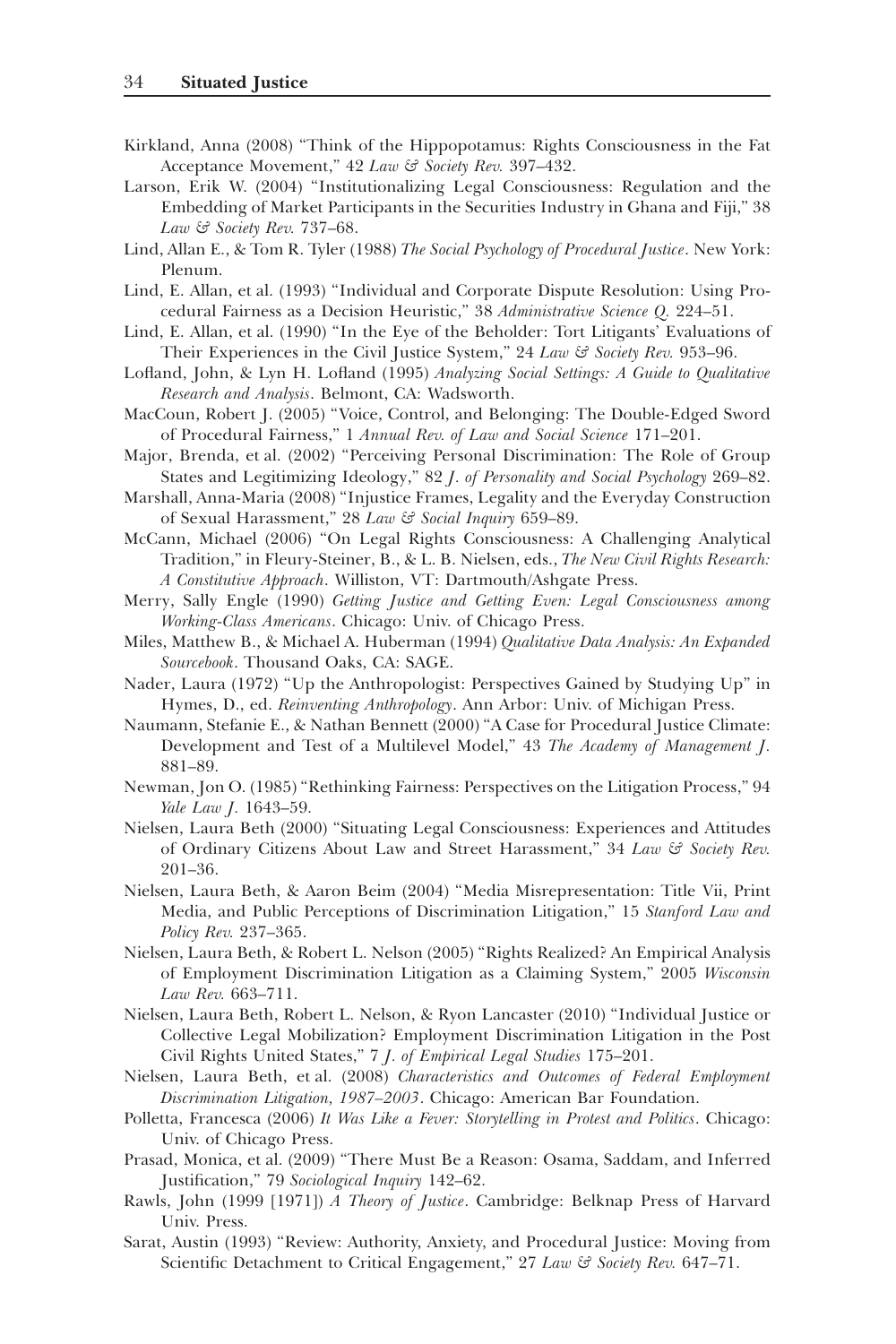- Sarat, Austin, & William Felstiner (1995) *Divorce Lawyers and Their Clients: Power and Meaning in the Legal Process*. New York: Oxford Univ. Press.
- Seron, Carroll, et al. (2001) "The Impact of Legal Counsel on Outcomes for Poor Tenants in New York City's Housing Court: Results of a Randomized Experiment," 35 *Law & Society Rev.* 419–34.
- Sewell, William H. (1992) "A Theory of Structure: Duality, Agency and Transformation," 98 *American J. of Sociology* 1–29.
- Silbey, Susan S. (2005) "After Legal Consciousness," 1 *Annual Rev. of Law and Social Science* 323–68.
- Small, Mario (2009) " 'How Many Cases Do I Need?': On Science and the Logic of Case Selection in Field-Based Research," 10 *Ethnography* 5–38.
- Stinchcombe, Arthur L. (2005) *The Logic of Social Research*. Chicago: Univ. of Chicago Press.
- Stuntz, William J. (2011) *The Collapse of American Criminal Justice*. Cambridge, MA: Belknap Press of Harvard Univ. Press.
- Thibaut, John, & Laurens Walker (1978) "A Theory of Procedure," 66 *California Law Rev.* 541–66.
- Tyler, Tom R. (1984) "The Role of Perceived Injustice in Defendants' Evaluations of Their Courtroom Experience," 18 *Law & Society Rev.* 51–74.
	- ——— (1989) "The Psychology of Procedural Justice: A Test of the Group Value Model," 57 *J. of Personality and Social Psychology* 830–38.
- ——— (1990) *Why People Obey the Law*. New Haven: Yale Univ. Press.
- Tyler, Tom R., & E. Allan Lind (1992) "A Relational Model of Authority in Groups," 25 *Advances in Experimental Social Psychology* 115–91.
- Walzer, Michael (1983) *Spheres of Justice: A Defense of Pluralism and Equality*. New York: Basic Books.
- Weber, Max (1949) "Objectivity in Social Science and Social Policy," in Shils, E. A., & H. A. Finch, eds., *The Methodology of the Social Sciences*. Glencoe, IL: Free Press.

*Ellen Berrey is an Assistant Professor of Sociology at the University at Buffalo, SUNY, and a Faculty Affiliate of the American Bar Foundation. Her research examines the cultural dimensions of inequality through research on the organizational push for diversity, employment discrimination law, and university admissions. She is currently working on two books,* Bottom-Line Diversity: Race and Productive Pluralism in the Post-Civil Rights Era*, and, as coauthor with Laura Beth Nielsen and Robert L. Nelson,* Rights on Trial: Workplace Discrimination in Court*. Her publications have appeared in* Annual Review of Law & Social Science, City & Community, Contexts, Critical Sociology*, and* Law & Social Inquiry*.*

*Steve G. Hoffman is an Assistant Professor of Sociology at the University at Buffalo, SUNY. He is an ethnographer and social theorist whose research resides at the intersection of organizational studies, social psychology, and knowledge production. He is especially interested in how organizational and group-level processes structure meaning-making and decision-making. Representative publications can be found in the journals* Sociological Theory, Sociological Inquiry, Social Anthropology, Sociological Forum*, and* Sociology Compass*.*